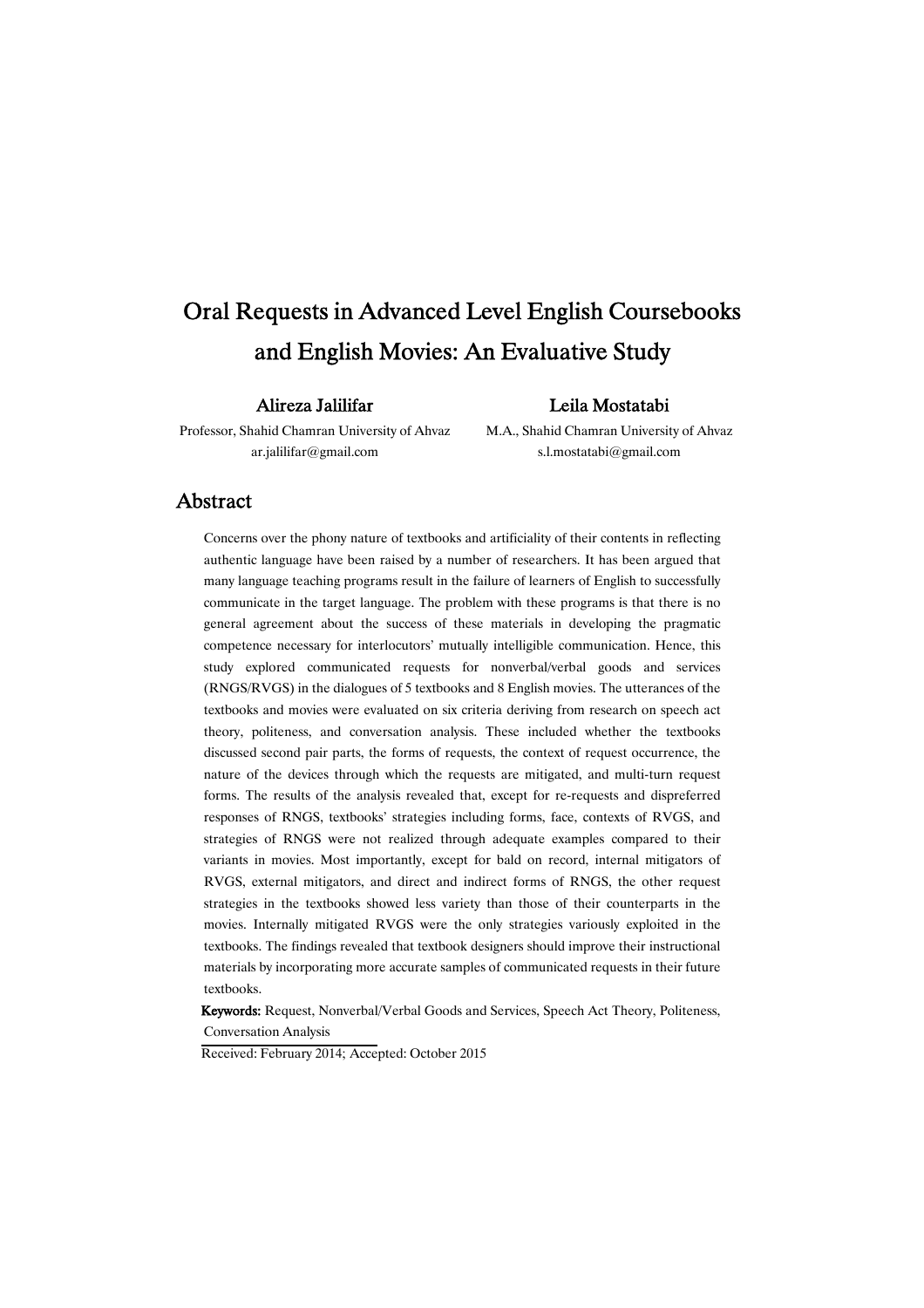# 1.Introduction

With the emergence of English as an international language, development of learners' intercultural norms and rules of pragmatic appropriateness has become an essential aspect of many English Language Teaching (ELT) programs to achieve effective communication among interlocutors (Petraki & Bayes, 2013; Rose & Kasper, 2001). Recent research in the discourse analysis (DA) literature underlines the importance of teaching learners how to formulate speech acts including request acts to achieve successful and real life communication (Bardovi-Harlig & Mahan-Taylor, 2003; Nguyen, 2011).

One medium through which request strategies may be actualized is through the content of English as a Second or Foreign Language (ESL/EFL)textbooks written by native authors. In fact, despite the development of technology and the advent of instructional technology for language learning and teaching, textbooks are still considered as a key component of many instructional materials. The importance of textbooks becomes even greater in an EFL context like Iran because opportunities do not usually arise for communication beyond the classroom. Accordingly, there is an urgent need for textbooks to be appropriately designed in order to provide learners with adequate examples of authentic requests. That is why it is also essential to evaluate textbooks in terms of their sufficient coverage of the intended request materials (Sheldon, 1988).

In fact, requests can be made for two purposes. Speakers can either request for an object, an action or a service, or they request for information (Trosborg, 1995) in a "transactional context in which the request does not need to be softened" (Brown & Yule, 1983, p. 2), whereas interactional context mainly involves language chosen to "shape and maintain social relations and identities" in which the request is usually mitigated due to a possible degree of imposition on the requestee (Brown & Yule, 1983, p. 2).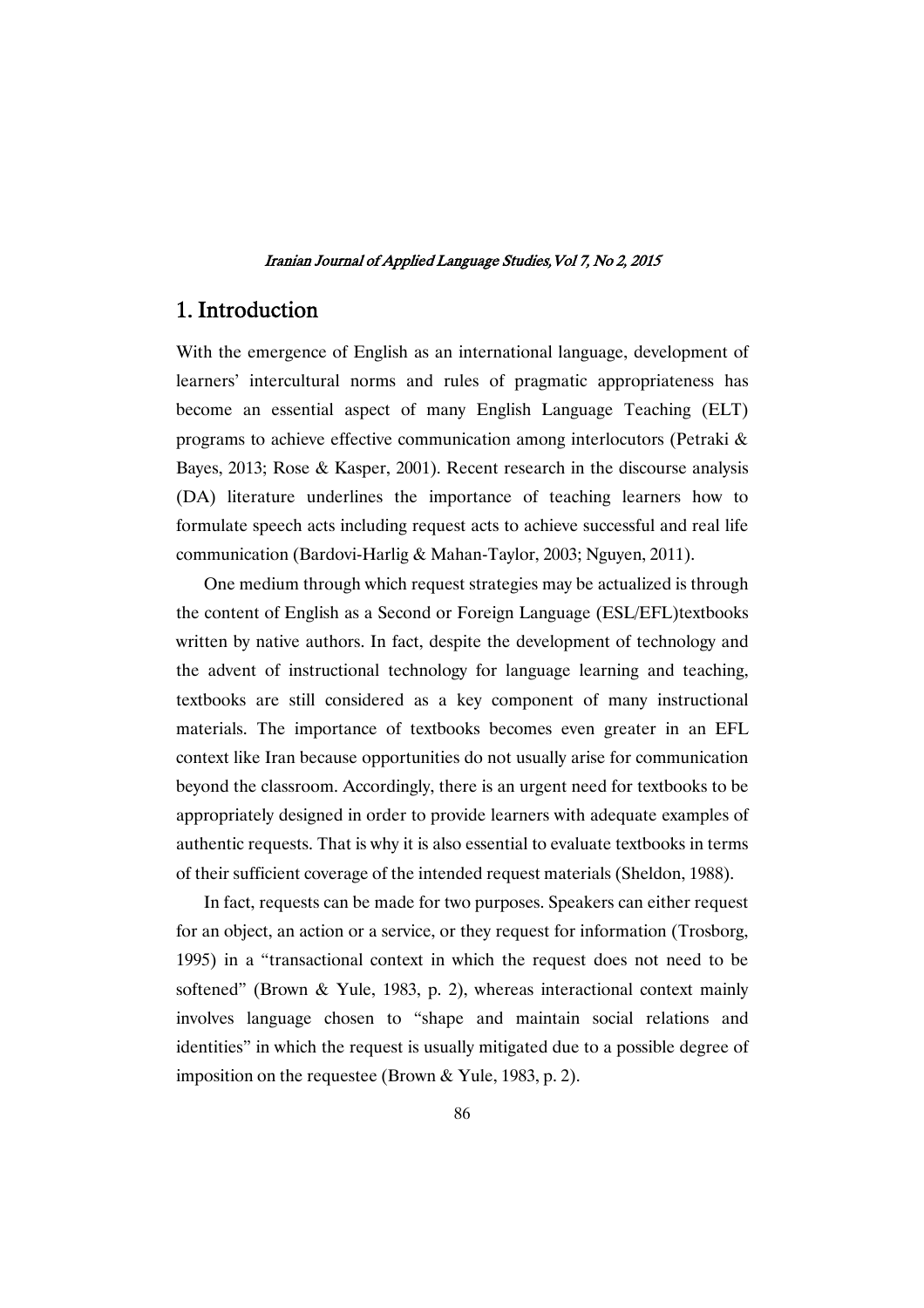As a basis for evaluation of RNGS/RVGS strategies used in ELT textbooks is analysis of the same strategies utilized in native English movies. Despite the fact that English movies represent a surreal mix of fact and fantasy, the dialogues in these movies cover a wide range of topics with rather complete conversational structures; therefore, they can be considered as representatives of close-to-real-life language. In this respect, a variety of studies have revealed that in contrast to the richly contextualized occurrence of request acts in the movies examined, their presentation in textbooks has appeared highly unrealistic, exaggerated, and inappropriate (Fernández-Guerra & Martínez-Flor, 2003; Martínez-Flor & Fernández-Guerra, 2002). In fact, concerns over the phony nature of textbooks and artificiality of their contents in reflecting authentic language have been raised by a number of researchers (Badiozzaman, 2010; Grant & Starks, 2001; Vellenga, 2004; Wong, 2002). The problem with these instructional materials is that they only focus on developing learners' linguistic competence and pay scant attention to the pragmatic competence necessary for interlocutors' intercultural communication (Delen & Tavil, 2010; Fernandez Amaya, 2008; Tomlinson, 2008).

In a study by Petraki and Bayes (2013), the requestive speech acts utilized in five EFL textbooks were compared with the ones used in an authentic context. The first criticism of their study was that although the frequency of the requestive speech acts was calculated in EFL textbooks, no quantification of the data was provided for the variable in natural/close-to-natural contexts and qualitative analysis of requests in authentic/close-to-authentic contexts was based on previous research findings in authentic discourse. To offset the balance, the current study, however, aims to compare the dialogues of ELT textbooks compiled by native authors with the close-to-real language used in native English movies. The second criticism against Petraki and Bayes's (2013)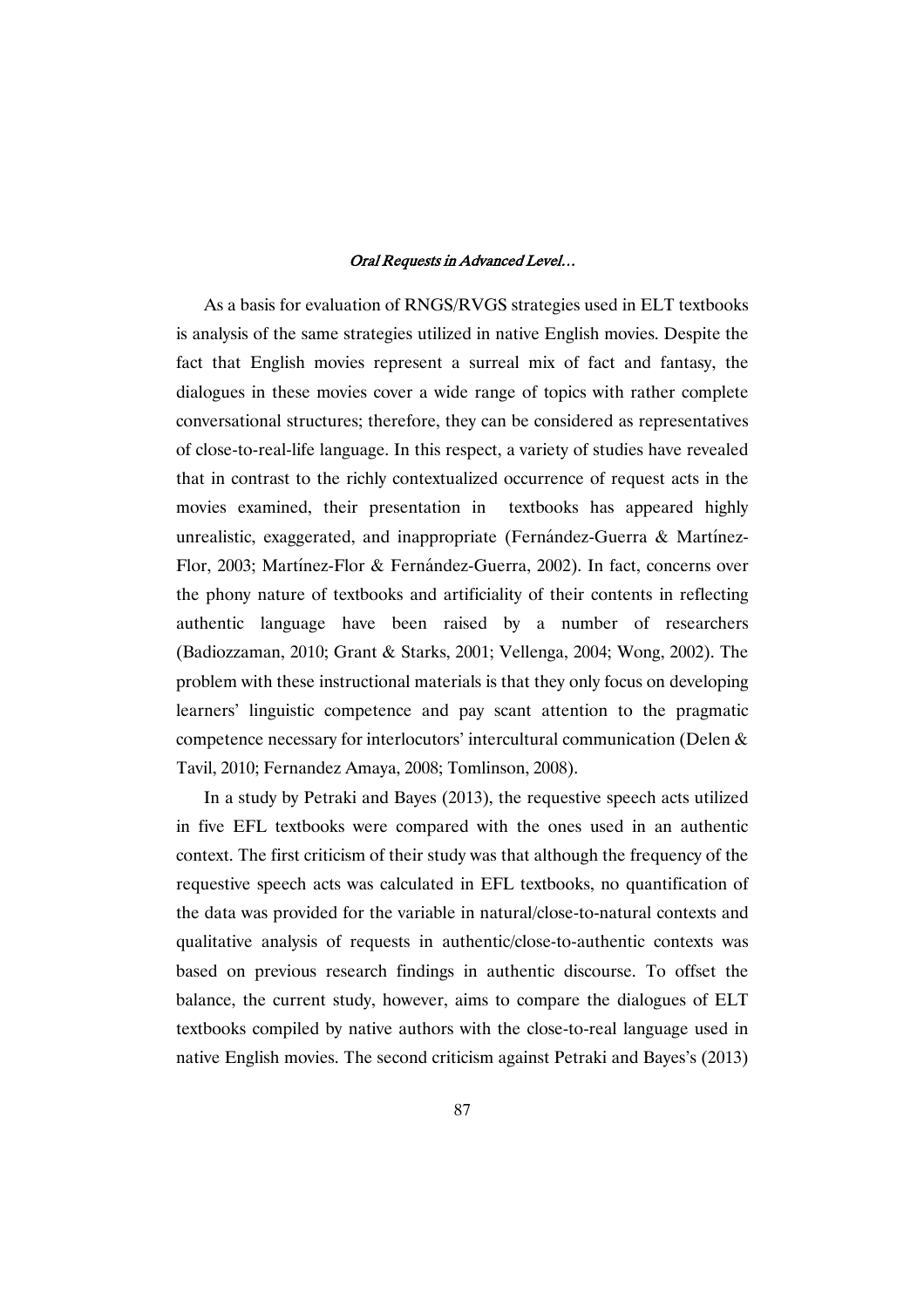study was that intermediate-level textbooks were only considered. Generally, coursebooks designers tend to accommodate difficulty levels of textbooks to proficiency levels of language learners; hence, natural language represented in textbooks would be simplified to be accommodated to the proficiency levels of learners. In the current study, the advanced level textbooks are analyzed assuming that less simplification is involved in the textbooks designed for advanced learners.

The main shortcoming with a few other studies focusing on requests in textbooks/movies is that request realization has been explored from one point of view, that is, the traditional view. Previous studies have only focused on determining the frequency of request sat the cost of overlooking functional realizations of these acts in instructional materials (Fernández-Guerra & Martínez-Flor, 2003; Martínez-Flor, 2008; Salazar Campillo, 2008; Usó-Juan, 2008). However, informed by this negligence, the current study takes into account the frequency and the functions of requests from three standpoints, namely, speech act theory (SAT), politeness theory, and conversation analysis (CA).In fact, one benefit of this triangulation being at the center of our research is that it provides a broader and deeper analysis of the findings (Banik, 1993).

The motivation for the selection of requests derives from the fact that this particular speech act is likely to arise very often in interactional exchanges, and it is one of the most challenging units of pragmatics for the language learners as it requires a great deal of pragmatic knowledge in performing it appropriately; therefore, learners need to make appropriate requests to avoid misunderstandings in their future interactions (Martínez-Flor & Usó-Juan, 2006a). Thus, the purpose of this research is to determine whether native authored EFL textbooks present real life conversations and provide students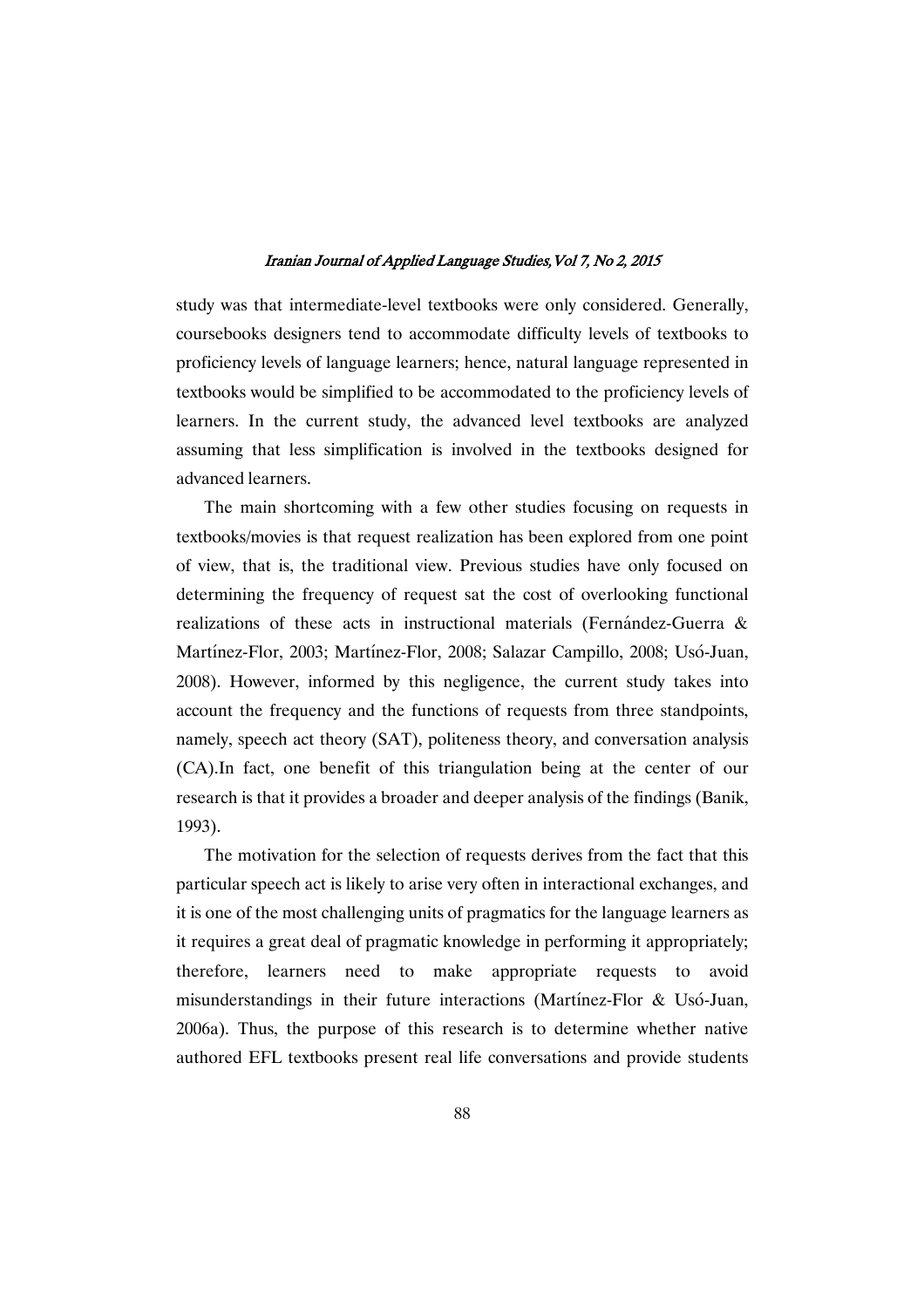with adequate utterances of communicated requests. Moreover, the findings from this study are expected to aid the designing of more effective samples of pragmatic materials for EFL learners. The study, hence, addresses the following questions:

1. To what extent is the current research on authentic RNGS/RVGS reflected in the dialogues of advanced level English coursebooks compiled by native authors and in those of native English movies?

2. Are there any significant differences between the frequencies and functions of the RNGS/RVGS used in the dialogues of the coursebooks and movies?

### 2. The Analytical Framework

The study incorporated a typology adapted from Petraki and Bayes (2013). The modified typology included six common criteria for each request type, being identified as the most important contributions from three main DA theories – SAT (Trosborg, 1995), politeness theory (Alcón-Soler, Safont-Jordà & Martínez-Flor, 2005;Brown & Levinson, 1987; Brown & Yule, 1983), and CA (Liddicoat, 2007). This led to the development of eight coding schemes (Alcón-Soler et al., 2005; Brown & Levinson, 1987; Brown & Yule, 1983; Liddicoat, 2007; Trosborg, 1995). ).

The first criterion assessed the extent to which the coursebooks and movies: 1) expose students to different request forms, including: a) direct forms, conventionally indirect forms, and indirect forms. This criterion, derived from SAT, led to both the application of Trosborg's coding scheme (1995) for analysis of RNGS and the development of a proposed typology for assessment of RVGS.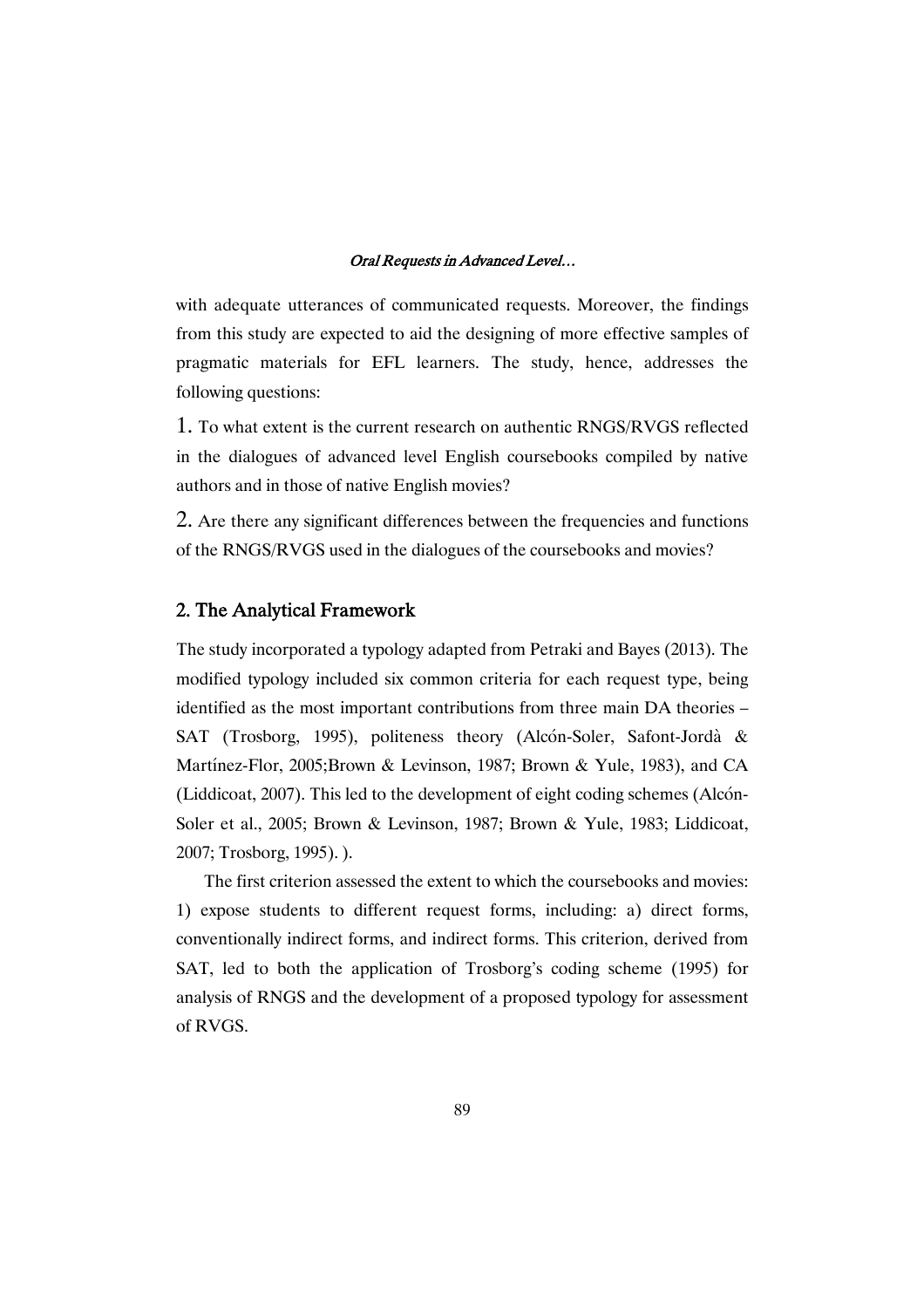The second to fourth criteria mainly based on the theory of politeness examined the efficiency of the textbooks and movies in: 2) adequately exploring the context of occurrence of requests, namely a) transactional and b) interactional; 3) identifying the politeness strategies, including: a) bald on record, b) positive politeness, and c) negative politeness; 4) mitigating request utterances through a) internal modification, b) external modification, and c) combination of mitigators. These criteria resulted in the establishment of four distinct coding schemes for textbook and movie evaluation: The transactional and interactional contexts of request types were explored in the textbooks and movies using a common coding scheme derived from Brown and Yule (1983); face was identified by applying the typology suggested by Brown and Levinson(1987); and modification devices of RNGS were calculated using the coding scheme by Alcón-Soler et al. (2005) while the strategies of mitigated RVGS were recognized through a typology developed based on the available data.

The last two criteria which were derived from research on CA investigated the role of textbooks and movies in: 5) emphasizing second pair parts: preferred and dispreferred responses, and 6) exposing students to multi-turn request forms: pre-sequences and re-requests. These two criteria were explored by using the two coding schemes developed by Liddicoat (2007).

# 3. Methodology

### 3.1.Materials

The materials for the study comprised the dialogues of the listening parts of the studentbooks and workbooks of five advanced level EFL coursebooks (i.e., American Headway (Soars & Soars, 2010), Cutting Edge (Cunningham, Moor & Comyns Carr, 2005), Discussions A-Z (Wallwork, 2005), Landmark (Haines,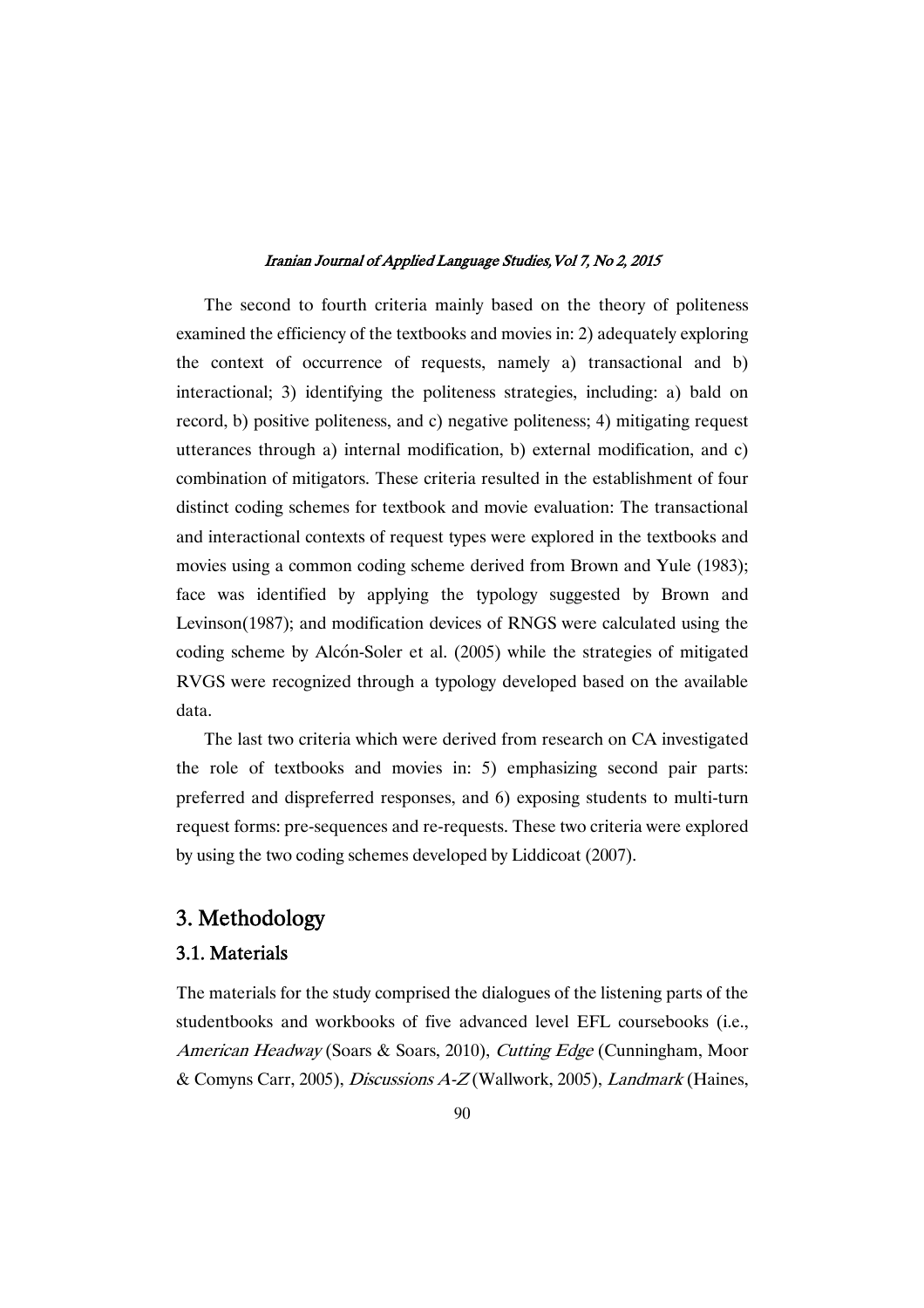2008), New English File (Oxenden & Latham-Koenig, 2014)). These textbooks are expected to offer instances of the speech act of request in casual speech.

Furthermore, the dialogues in eight native English movies (i.e., Broken City, The Girl Next Door, The Lucky One, The Roommate, Morning Glory, My Sister's Keeper, Non-Stop and Pride and Prejudice) were used as samples of movie language. Each movie represented a genre or even a variety of genres such as drama, thriller, romantic drama, and mystery action, and displayed various social interactions among interlocutors. Accordingly, they provided a good sample of how a request is used in realistic, though not real, life situations.

### 3.2. Quantitative Analysis

The study was quantitatively oriented to determine the extent to which the six criteria appear in the textbooks/movies. For this study phase, 275 dialogues, which either were transcribed or had ready-made transcripts in the textbooks, and 558 dialogues in the available transcripts of the selected English movies were collected for analysis. The result of analysis revealed request moves for nonverbal and verbal goods and services in the textbooks (68 & 722 respectively) and in the movies (985  $& 1274$  respectively). Whereas only 13 percent of the textbook dialogues included RNGS, this strategy was exploited in53 percent of the movie dialogues. On the contrary, the same proportion of the textbook and movie dialogues, about 63 percent, included RVGS. In the next stage, after calculating the frequency of each subcategory, the sum of the same subcategories in the textbooks/movies was added up and their percentages were also calculated to represent request strategies of each of the 15 subcategories in the textbooks/movies in general. Moreover, since the total number of requests analyzed in the textbooks did not match those in the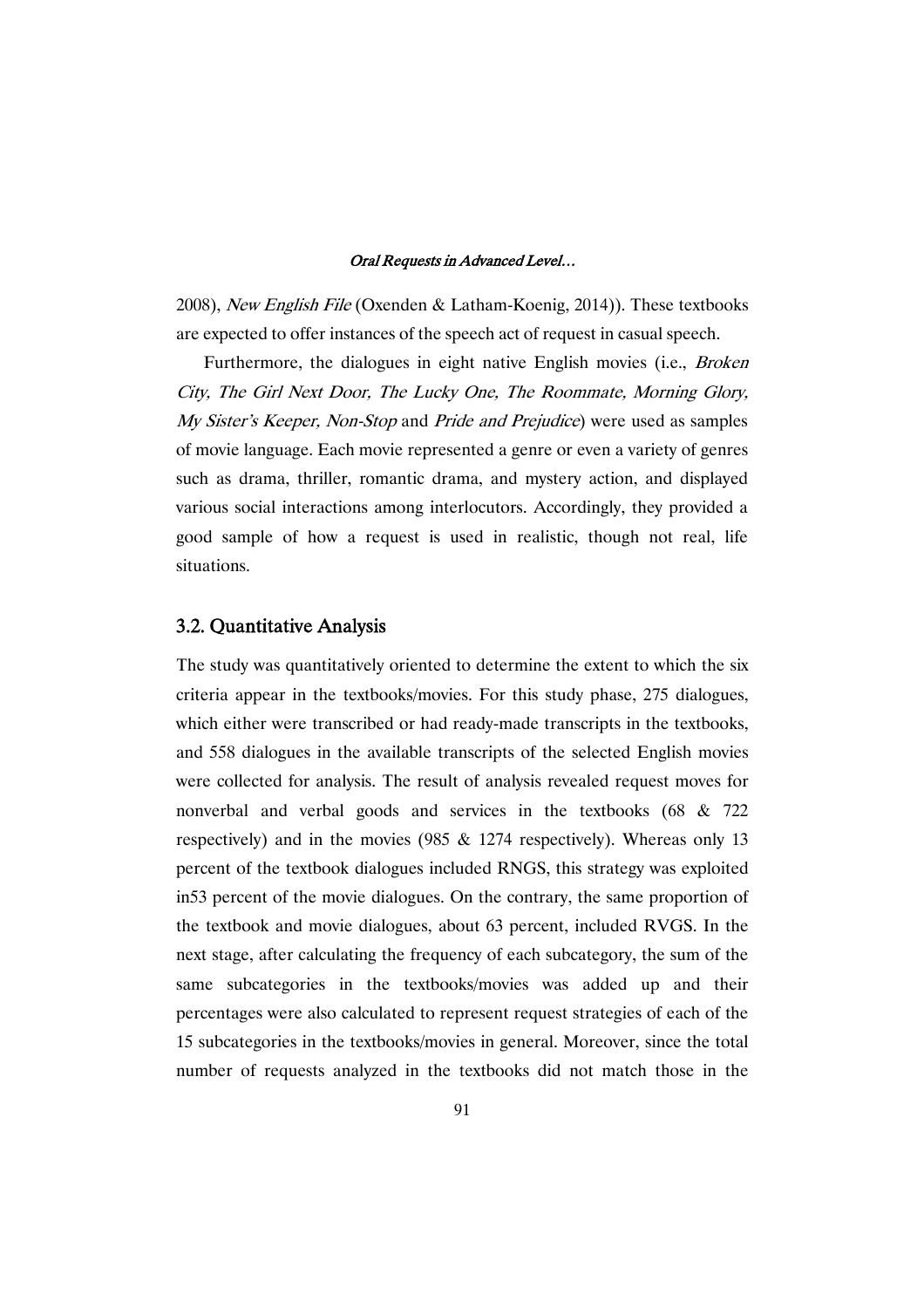movies, this disproportion was fixed mathematically by calculating the ratio of each RNGS/RVGS subcategory in the textbooks according to a total of 985 and 1274 (the total frequencies of RNGS and RVGS in the movies respectively) in order to make the comparison more meaningful. Therefore, the quantitative analysis assessed the extent that the textbooks/movies adhered to the criteria by counting the examples of oral requests found in the two corpora. Yates' Chi-Square test was also run for possible significant differences between the requestive speech acts in the textbooks and movies.

In text analysis, there is always the danger of wrong assignments of the categories to the data. Hence, in order to enhance the reliability of the analysis, after one month, a quarter of the whole data was analyzed once again by one of the researchers through the same procedure. Then the Pearson correlation coefficient between the two ratings was calculated. Finally, the correlations of the coding schemes between the first and second ratings were calculated and the results, as shown in Table 1, indicated a close proximity in identifying the types of request speech acts in the two ratings.

|                              |         | Ř       |                         |                | $\overline{5}$ |     | ${\rm R\&F}$ |       |      |       | ĕ  |               | ESPP            |    |               | MTRF     |
|------------------------------|---------|---------|-------------------------|----------------|----------------|-----|--------------|-------|------|-------|----|---------------|-----------------|----|---------------|----------|
|                              | ЪF      | GБ      | $\overline{\mathbf{H}}$ | $\overline{5}$ | $\overline{c}$ | BR  | $\rm{P}P$    | $\Xi$ |      | $\Xi$ | EМ | $\mathbf{S}$  | PR              | DR | $\mathbf{FS}$ | RR       |
| $\mathbf{R}^{\mathrm{st}}$ R | $613\,$ | 135     | $\overline{S}$          | 350            | $413$          | 335 | 360          | 53    |      | 146   | 39 | 54            | $\overline{74}$ | ය  | $\mathcal{L}$ | $\infty$ |
| $2^{n\mathrm{d}}$ R          | 609     | $6\xi1$ | $\overline{S}$          | 356            | $407$          | 326 | 365          | 57    |      | $131$ | 63 | $\frac{4}{5}$ | $\mathbf{74}$   | ය  | $\mathcal{L}$ | $\infty$ |
| $\mathcal{F}$                |         |         |                         |                |                |     |              |       | 8660 |       |    |               |                 |    |               |          |

Table 1. Frequency of Speech Act Categories in Two Ratings

*Note.* 1<sup>st</sup> R: 1<sup>st</sup> Rating;  $2^{nd}$  R:  $2^{nd}$  Rating; PC: Pearson Correlation; RF: Request Forms $\rightarrow$ DF: Direct forms, CIF: Conventionally Indirect Forms, IF: Indirect Forms; TC: Types of Context $\rightarrow$  TC: Transactional Context, IC: Interactional Context; R&F: Relationship &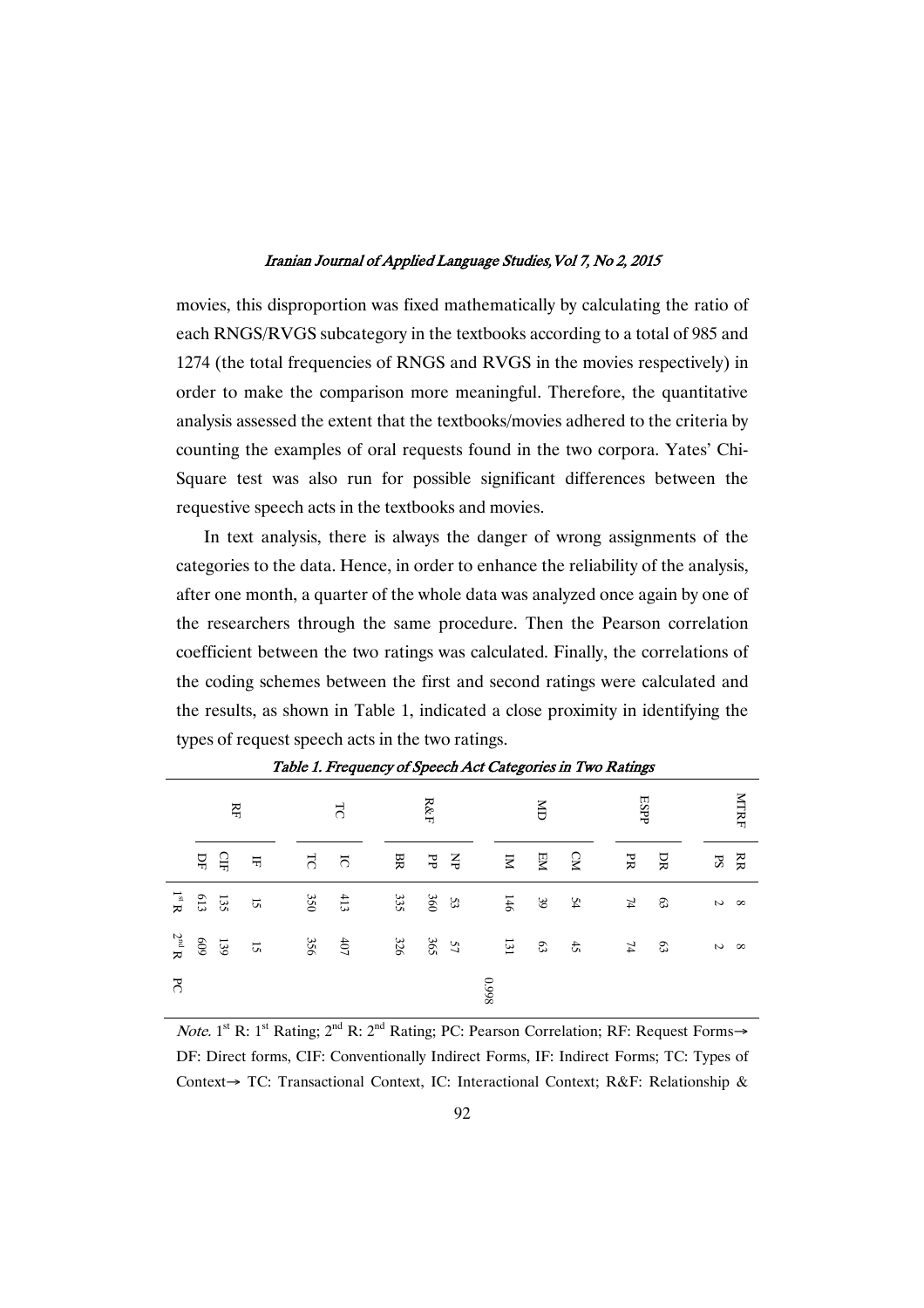Face > BR: Bald-on Record, PP: Positive Politeness, NP: Negative Politeness; MD: Modification Devices-> IM: Internal Modification, EM: External Modification, CM: Combination of Mitigators; ESPP: Emphasis on Second Pair Parts-> PR: Preferred Responses, DR: Dispreferred Responses; MTRF: Multi-Turn Request Forms $\rightarrow$  PS: Pre-Sequences, RR: Re-Requests.

To improve the reliability of analysis, 20 percent of the whole data was analyzed by an experienced researcher, and the coefficient of Pearson correlation between the two analyses was calculated. Correlation coefficient of the categories also displayed a marginal difference between the two raters, and this proximity in analysis guaranteed consistency of the procedure(see Table 2).

|    |                | ЯH             |                  |                | $\overline{5}$          |     | ${\rm R\&F}$ |                      |       |                 | Š               |           |                           | ESPP           |             | MTRF |
|----|----------------|----------------|------------------|----------------|-------------------------|-----|--------------|----------------------|-------|-----------------|-----------------|-----------|---------------------------|----------------|-------------|------|
|    | $\overline{D}$ | 읍              | $\overline{\pi}$ | $\overline{5}$ | $\overline{c}$          | BR  | ЪЪ           | $\breve{\mathsf{S}}$ |       | $\mathbbmss{Z}$ | EМ              | <b>CM</b> | PR                        | ЭR             | $S_{\rm d}$ | RR   |
| R1 | $06t$          | $80\mathrm{I}$ | $\vec{z}$        | <b>280</b>     | $\partial \mathfrak{E}$ | 268 | 288          | $42\,$               |       | $121\,$         | $\mathfrak{Z}1$ | $42\,$    | 59                        | $\overline{5}$ |             | S    |
| R2 | $483\,$        | $\Xi$          | $\vec{v}$        | $LZ$           | 339                     | 276 | 283          | $\mathfrak{g}9$      |       | 145             | 20              | 32        | $\boldsymbol{\mathsf{c}}$ | 49             |             | ₳    |
| ЪC |                |                |                  |                |                         |     |              |                      | 86600 |                 |                 |           |                           |                |             |      |

Table 2. Frequency of Speech Act Categories by Two Raters

Note. R 1: Rater 1, R 2: Rater 2.

### Request for Nonverbal Goods and Services

What follows presents the findings obtained from each coding scheme (see Table 3).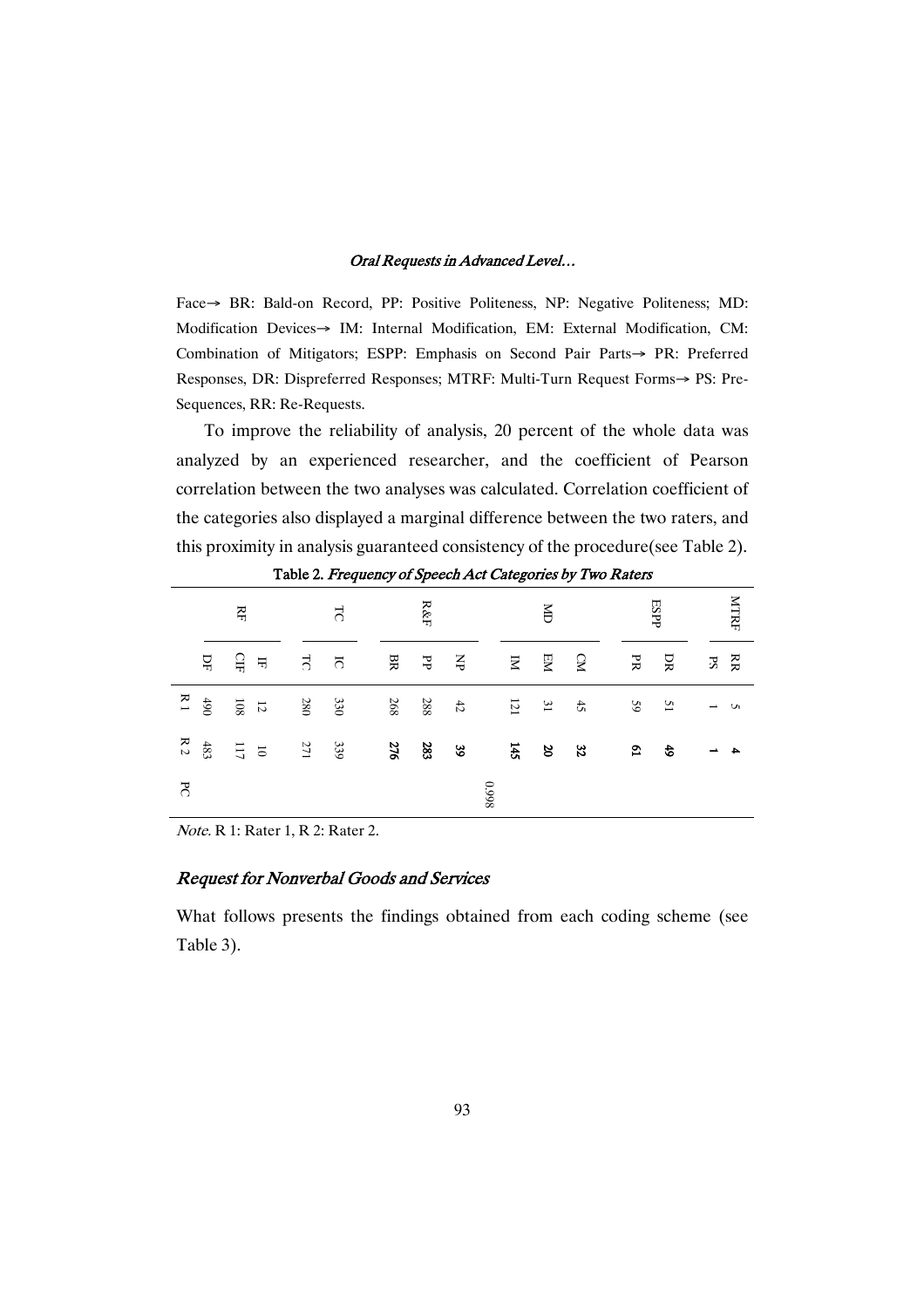|                          |         |                                              | RF              |         |             | $\overline{5}$      |                |                | ${\rm R\&F}$                                 |                         |                         | ă                       |               | ESPP                     |             | <b>NTRF</b>          |
|--------------------------|---------|----------------------------------------------|-----------------|---------|-------------|---------------------|----------------|----------------|----------------------------------------------|-------------------------|-------------------------|-------------------------|---------------|--------------------------|-------------|----------------------|
|                          | $\rm H$ | $\Omega_{\rm H}$                             | 귺               |         | P.          | $\overline{\Omega}$ | BR             | ЪP             | ¥                                            | $\overline{\mathbf{z}}$ | EM                      | <b>CM</b>               | PR            | DR                       | $_{\rm PS}$ | RR                   |
| Textbooks                |         |                                              |                 |         |             |                     |                |                |                                              |                         |                         |                         |               |                          |             |                      |
| $\rightarrow$            | $30\,$  | 32                                           | $\mathfrak{D}$  |         |             | $\frac{5}{4}$ 14    | $\overline{6}$ | $\overline{6}$ | 24                                           | $\infty$                | $\overline{\textbf{c}}$ | $\overline{\mathsf{o}}$ | $23\,$        | $\bullet$                | 4           |                      |
| X,                       |         | $\begin{array}{cc} 47.1 \\ 44.1 \end{array}$ | 8.8             |         | 20.6        | 79.4                | 27.9           | 27.9           | $11.8$<br>35.3                               |                         | 14.7                    | 14.7                    | 33.8          | $8.8\,$                  | 5.9         | $5\overline{)}$      |
| 긕                        | 434     | $464$                                        | $^{22}$         |         | $203\,$     | $78\%$              | <b>275</b>     | 275            | $348\,$                                      | $\overrightarrow{5}$    | $145$                   | 51                      | 333           | $\mathcal{S}\mathcal{T}$ | $58\,$      | $\overrightarrow{S}$ |
| X,                       |         | 47.1                                         | 8.8             |         | $20.6\,$    | 10.4                | 27.9           |                | $\begin{array}{cc} 35.3 \\ 27.9 \end{array}$ | 811                     | $14.7$<br>$14.7$        |                         | 33.8          | $8.8\,$                  | 5.9         | $5\overline{)}$      |
| <b>Movies</b>            |         |                                              |                 |         |             |                     |                |                |                                              |                         |                         |                         |               |                          |             |                      |
| $\overline{\phantom{a}}$ | 654     |                                              | 305             | $26\,$  | 261         | 129                 | 385            | $446\,$        | $128\,$                                      | 228                     | $104\,$                 | $\overline{5}$          | $\frac{1}{2}$ | $\mathcal{L}$            | $\bullet$   | 22                   |
| oz                       | 66.4    |                                              | $\mathfrak{Z}1$ | $2.6\,$ | <b>26 D</b> | 63.1                | 39.1           | 45.3           | $\overline{3}$                               | 23.1                    | $10.5\,$                | 11.2                    | 7.7           | 7.3                      | 0.6         | 2.2                  |

Iranian Journal of Applied Language Studies, Vol 7, No 2, 2015

Table 3. RNGS in the Textbooks vs. Movies

Note. T=Total, FT=Fixed Total.

The total frequencies of most request subcategories in the textbooks showed different patterns in comparison with those in the movies. The highest frequency of the first category in the textbooks, request forms, is attributed to conventionally indirect forms followed by direct and indirect forms while direct forms constitute the most frequently used category in the movies followed by conventionally indirect and indirect forms respectively.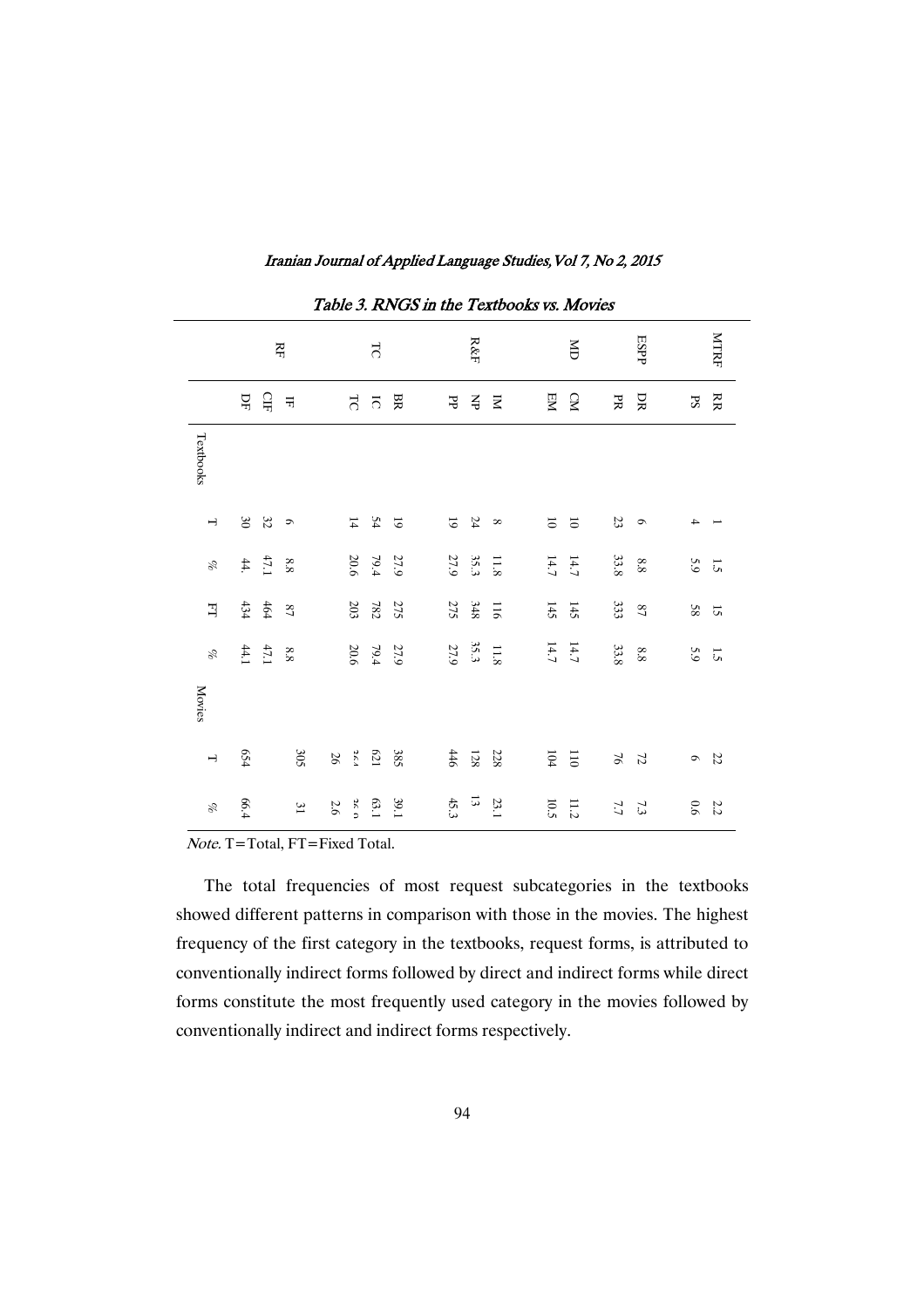Exploring the context of requests in the textbooks revealed that like movies, the interactional context of request occurrence surpassed their transactional context in total frequency although the frequency of transactional context in the movies was about 1.8 times more than that in the textbooks. In addition, negative politeness was the most frequent face strategy in the textbooks followed by balanced frequencies of positive politeness and bald on record strategies whereas positive politeness constituted the highest face frequency in the movies and frequencies of bald on record and negative politeness appeared next.

Of mitigators, as strategies that affect the degree of politeness in request utterances, the highest frequency in the textbooks belonged to the equal occurrences of both combinations of mitigators and external modification followed by internal modification while this order of modification devices in movies was in contrast to that of the textbooks and approximately half of the mitigators in movies belonged to internal modification and the other half constituted a combination of mitigators and external modification respectively.

The data on the fifth category of the table indicated that preferred responses were followed by dispreferred responses in the textbooks. Moreover, the frequency of preferred responses in the textbooks was about 4.8 times more than that in the movies. Two variants of multi-turn request forms did not show the same pattern in both the textbooks and movies. In contrast to movies, rerequests were preceded by pre-sequences in the textbooks and surprisingly presequences in the textbooks were about 9.6 times as much as those in the movies. Figure 1 demonstrates the proportion of request strategies in the two corpora: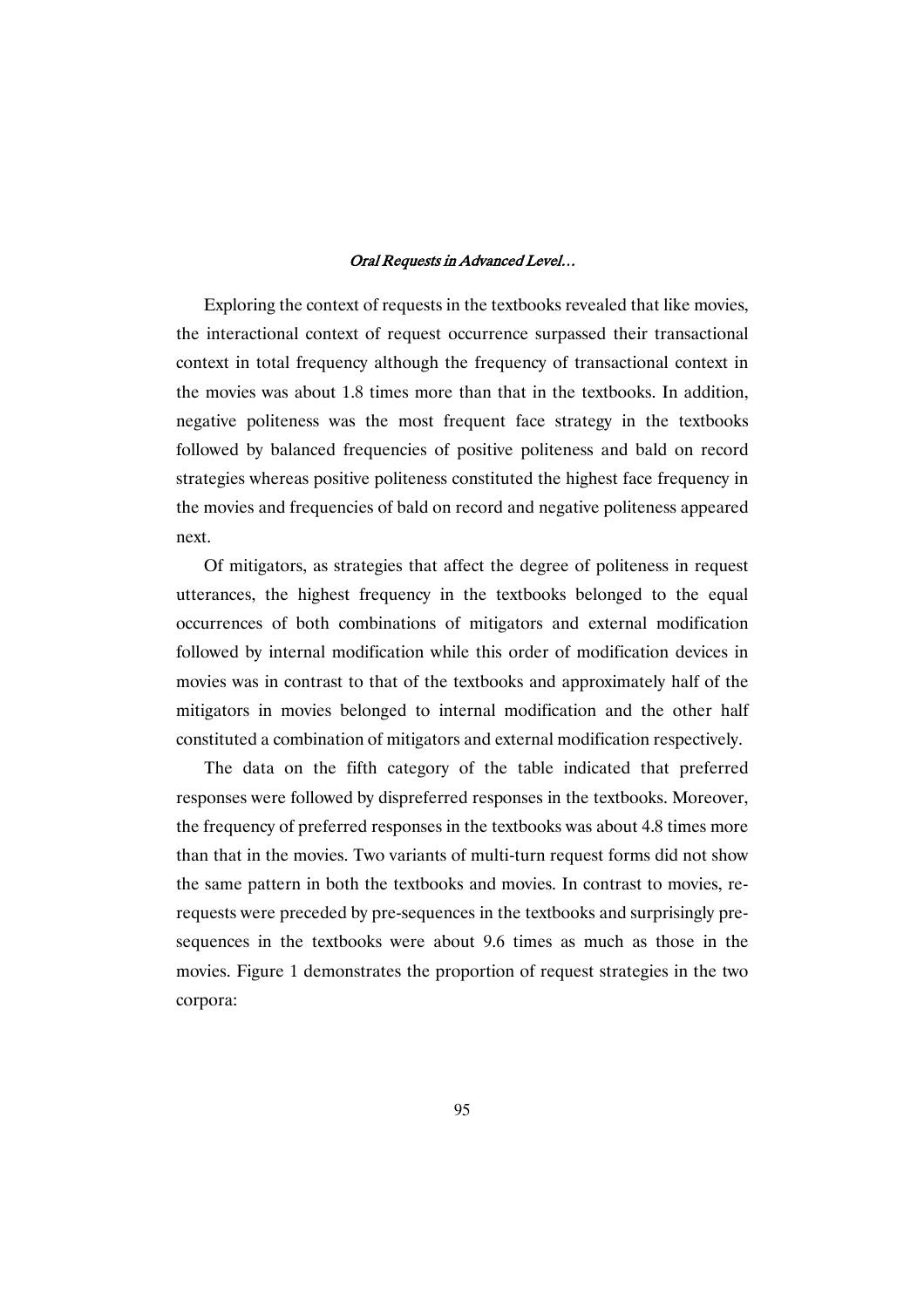

Iranian Journal of Applied Language Studies, Vol 7, No 2, 2015

Figure 1. The Proportion of the Strategies of RNGS in the Textbooks Vs. Movies

Yate's Chi-Square tests were applied for each subcategory in order to find out any significant differences between the strategies of RNGS in the textbooks and movies. In fact, Yate's correction factor is an adjustment of the formula in Pearson's Chi-Squaretest. It is chiefly applied when degree of freedom is equal toone or at least one cell of the contingency table has an expected count smaller than five. The effect of Yates' correction is to prevent overestimation of statistical significance for small data. See Table 4 for the gist of analyses:

|                               |                                                | Ę             | LC                                                                                                                                                                                                                                                                                                                                                                                           |  |              |                                                                                                                                                                                                                                                                                                                                                                                              | $R\&F$ |                          | $\delta$ |                |                 | <b>ESPP</b> |               | «ття⊧ |
|-------------------------------|------------------------------------------------|---------------|----------------------------------------------------------------------------------------------------------------------------------------------------------------------------------------------------------------------------------------------------------------------------------------------------------------------------------------------------------------------------------------------|--|--------------|----------------------------------------------------------------------------------------------------------------------------------------------------------------------------------------------------------------------------------------------------------------------------------------------------------------------------------------------------------------------------------------------|--------|--------------------------|----------|----------------|-----------------|-------------|---------------|-------|
|                               | 뮤 뮤                                            | $\frac{1}{2}$ | 5 F                                                                                                                                                                                                                                                                                                                                                                                          |  | <b>BBBBB</b> |                                                                                                                                                                                                                                                                                                                                                                                              |        |                          |          | <b>RRS RRS</b> |                 |             | <b>R</b><br>R |       |
| $\Delta$                      |                                                |               | $\frac{1}{1} \frac{1}{1} \frac{1}{1} \frac{1}{1} \frac{1}{1} \frac{1}{1} \frac{1}{1} \frac{1}{1} \frac{1}{1} \frac{1}{1} \frac{1}{1} \frac{1}{1} \frac{1}{1} \frac{1}{1} \frac{1}{1} \frac{1}{1} \frac{1}{1} \frac{1}{1} \frac{1}{1} \frac{1}{1} \frac{1}{1} \frac{1}{1} \frac{1}{1} \frac{1}{1} \frac{1}{1} \frac{1}{1} \frac{1}{1} \frac{1}{1} \frac{1}{1} \frac{1}{1} \frac{1}{1} \frac{$ |  |              | $\frac{1}{2} \frac{1}{2} \frac{1}{2} \frac{1}{2} \frac{1}{2} \frac{1}{2} \frac{1}{2} \frac{1}{2} \frac{1}{2} \frac{1}{2} \frac{1}{2} \frac{1}{2} \frac{1}{2} \frac{1}{2} \frac{1}{2} \frac{1}{2} \frac{1}{2} \frac{1}{2} \frac{1}{2} \frac{1}{2} \frac{1}{2} \frac{1}{2} \frac{1}{2} \frac{1}{2} \frac{1}{2} \frac{1}{2} \frac{1}{2} \frac{1}{2} \frac{1}{2} \frac{1}{2} \frac{1}{2} \frac{$ |        | $\overline{\phantom{a}}$ |          |                |                 |             |               |       |
| $\ensuremath{\mathbf{Value}}$ | $\begin{array}{cc} 3 & 3 \\ 4 & 4 \end{array}$ |               | $\frac{1}{3}$                                                                                                                                                                                                                                                                                                                                                                                |  | $101$ 46     |                                                                                                                                                                                                                                                                                                                                                                                              |        | 4 0 30                   |          |                | $\frac{1}{160}$ |             | $-4$          |       |

Table 4. Chi-Square Value for each of RNGS' Subcategories

Note. P< 0.05, Critical Value =3.841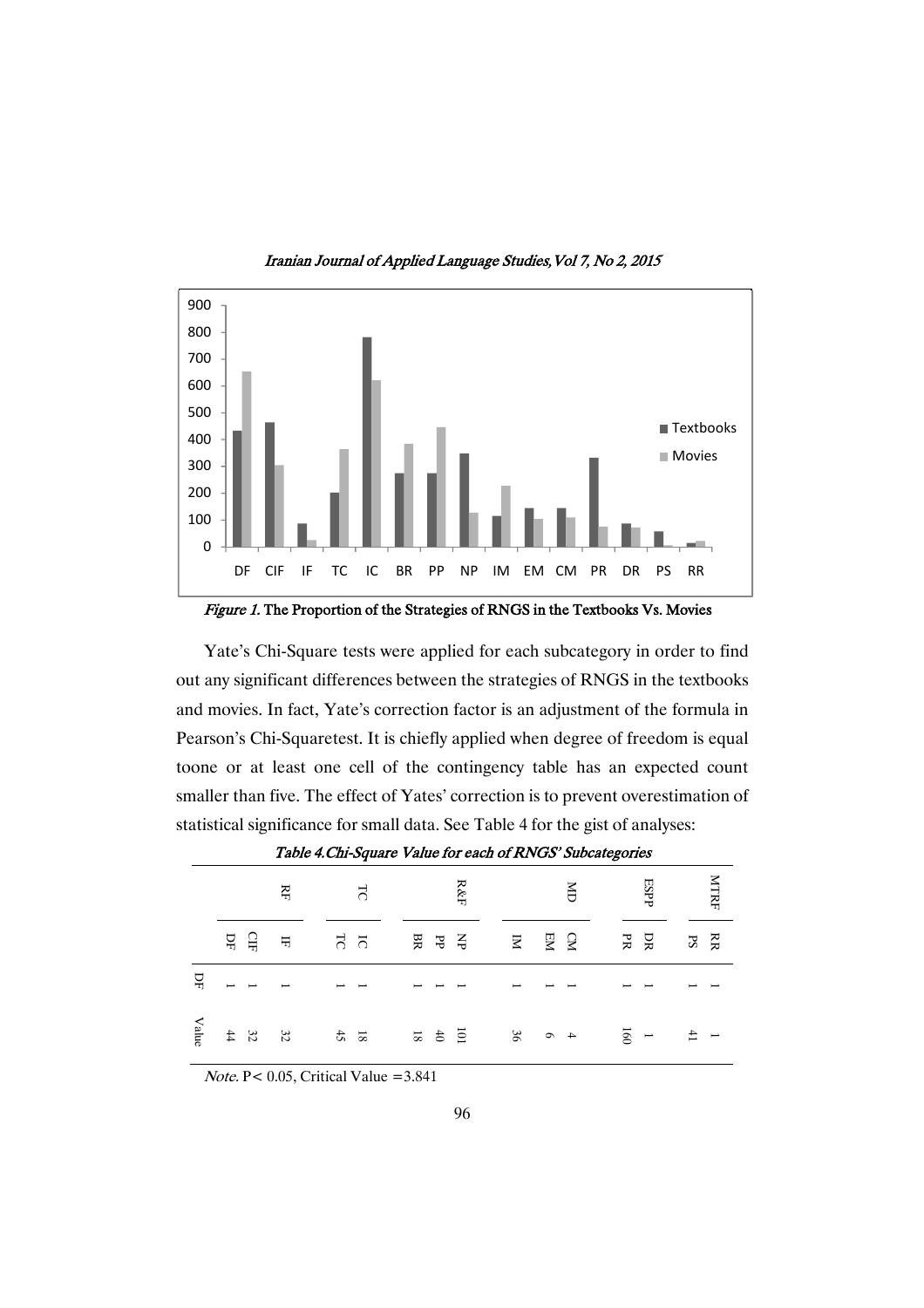The Chi-Square value for direct, conventionally indirect and indirect forms showed significant differences between the frequency and function of each of the subcategories in the textbooks and movies. In addition, similar differences were observed between the frequency and type of the contexts of request occurrence, including transactional and interactional and of politeness strategies, namely bald on records and positive and negative politeness in the two corpora.

The Chi-Square value for one variant of both second pair parts and multiturn request forms, including preferred responses to requests and presequences, showed significant differences in the two corpora. Dispreferred responses and re-requests, as the other variants of this strategy, demonstrated no differences between RNGS in the textbooks and movies.

### 3.3.QualitativeAnalysis

The analysis was also conducted qualitatively to discuss the depth and adequacy of request strategies used in the textbooks and movies. Qualifying the materials provided rich information about to what extent pragmatic nature of the requests, and cultural value of the face and context of requests were discussed, to what extent the requests were mitigated through softening devices, and what types of responses, pre-sequences and re-requests accompanied request moves. Now see the following analytical qualifications:

# Request for Nonverbal Goods and Services Exposure to types of request forms

Results indicated that despite their low frequency, various direct requests were found in the textbooks. On the other side, the frequency of conventionally indirect request utterances used in the textbooks was greater than that in the movies; however, these requests marked less variety in the textbook utterances.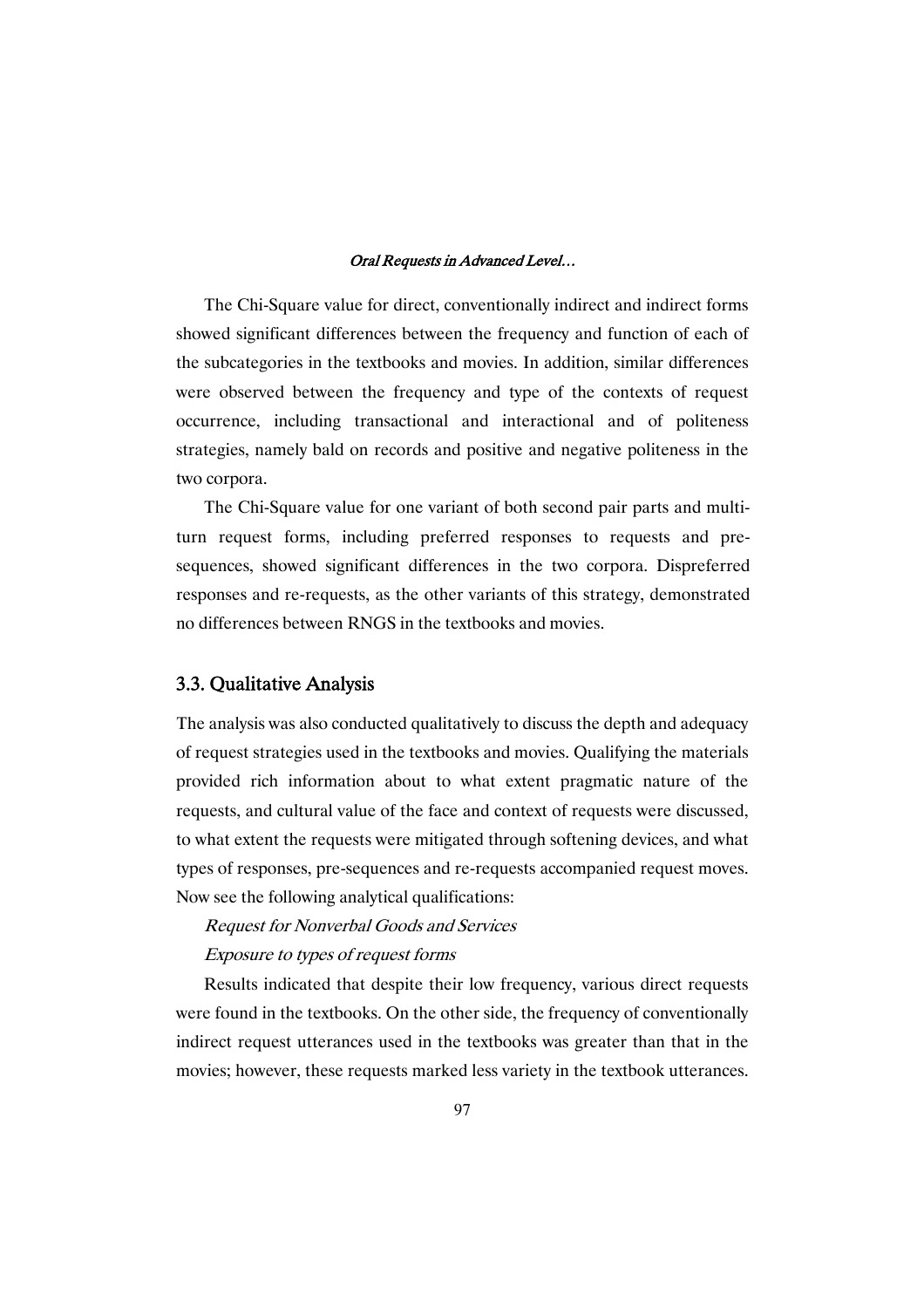In fact, the textbooks lacked request utterances conveying want statements, as representatives of the speaker-oriented conditions, and some forms of suggestory formulae and permission form, as representatives of the heareroriented conditions. Some forms of the conventionally indirect requests only present in the movies are instantiated below:

Anna: *I wanna sue my parents for the rights to my own body*. (Want Statement) (My Sister's Keeper) Tracy: How about turning on the light? (Suggestory Formulae) (Roommate) Mr Darcy: May I have the next dance, Miss Elizabeth? (Permission) (Pride & Prejudice)

Generally, although the textbooks included various forms of indirect requests including reasonableness and obviousness, they excessively dealt with the same strategy compared to those of the movies.

In addition, higher frequencies of interactional contexts in the textbooks and transactional contexts in the movies led to significant differences between the two corpora. In fact, the excessive usage of the requests in interactional contexts prevents the textbooks from adequately dealing with transactional contexts of request occurrence. Inordinate short dialogues between friends, family members, and passengers on a plane are the only instances of interactional contexts in the textbooks while movies depict more various interactional contexts despite their lower frequency, such as relations between friends, passengers on a plane, family members, roommates, even friendly talks between colleagues, professors and college students.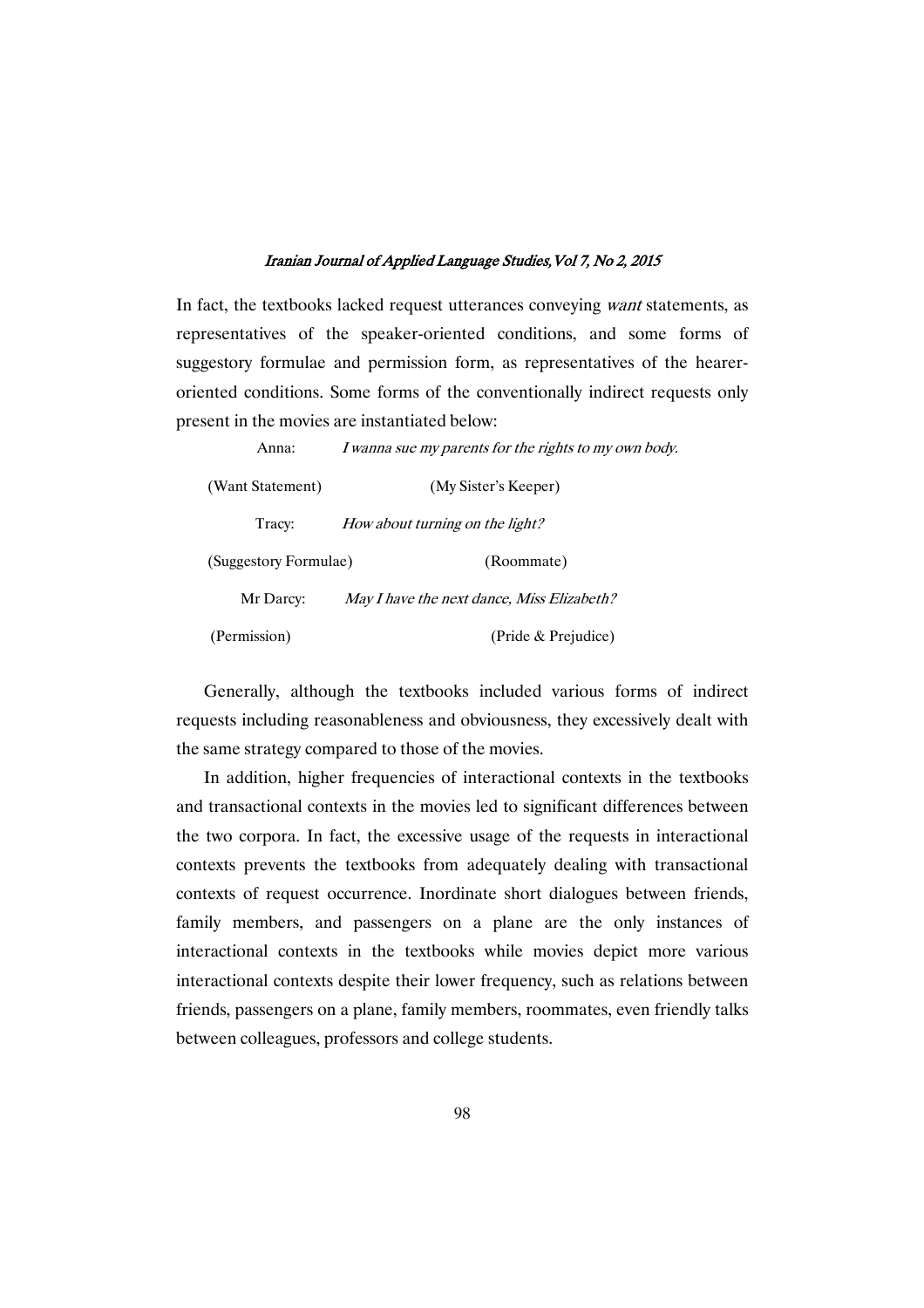The low frequency of transactional contexts in the textbooks refers to transmission of information only between colleagues and some extremely short dialogues in the textbooks' indefinite situations which generally depict transactions of information in formal settings between interlocutors, such as:

4. A: I'd like to reserve <sup>a</sup> table, please.

B: Certainly. What name, please.

(American Headway, Studentbook, p.76)

On the other hand, transactional requests in the movies are mainly realized through flight attendant-passenger, plane passenger-plane passenger, counselor-client, judge-client, colleague-colleague, doctor-patient, police officer-people, professor-college student, customer-shop keeper, and interviwer-interviewee relations:

| 5. |        | Job interviewer:  we want the show to have that youthful energy. And we are |
|----|--------|-----------------------------------------------------------------------------|
|    |        | so impressed with what you have done with Daybreak.                         |
|    | Becky: | Well, thank you very much. I appreciate it.                                 |

(Morning Glory)

### Relationship and face

The paucity of bald on record strategies in the textbooks, in contrast to the movies, was assigned to lack of urgency situations and noisy conditions and low frequency of task-oriented conditions in the textbooks, as shown in the following examples:

| 6. | Keith:             | Walk back to me. Walk back to me right here! |
|----|--------------------|----------------------------------------------|
|    | Ben:               | I can't, Dad. It's too shaky.                |
|    | Keith:             | Wait right there, I'm coming to you.         |
|    | (Great Urgency)    | (The Lucky One)                              |
| 7. | Bill:              | Come with me nancy                           |
|    | (Task Orientation) | (Non-Stop)                                   |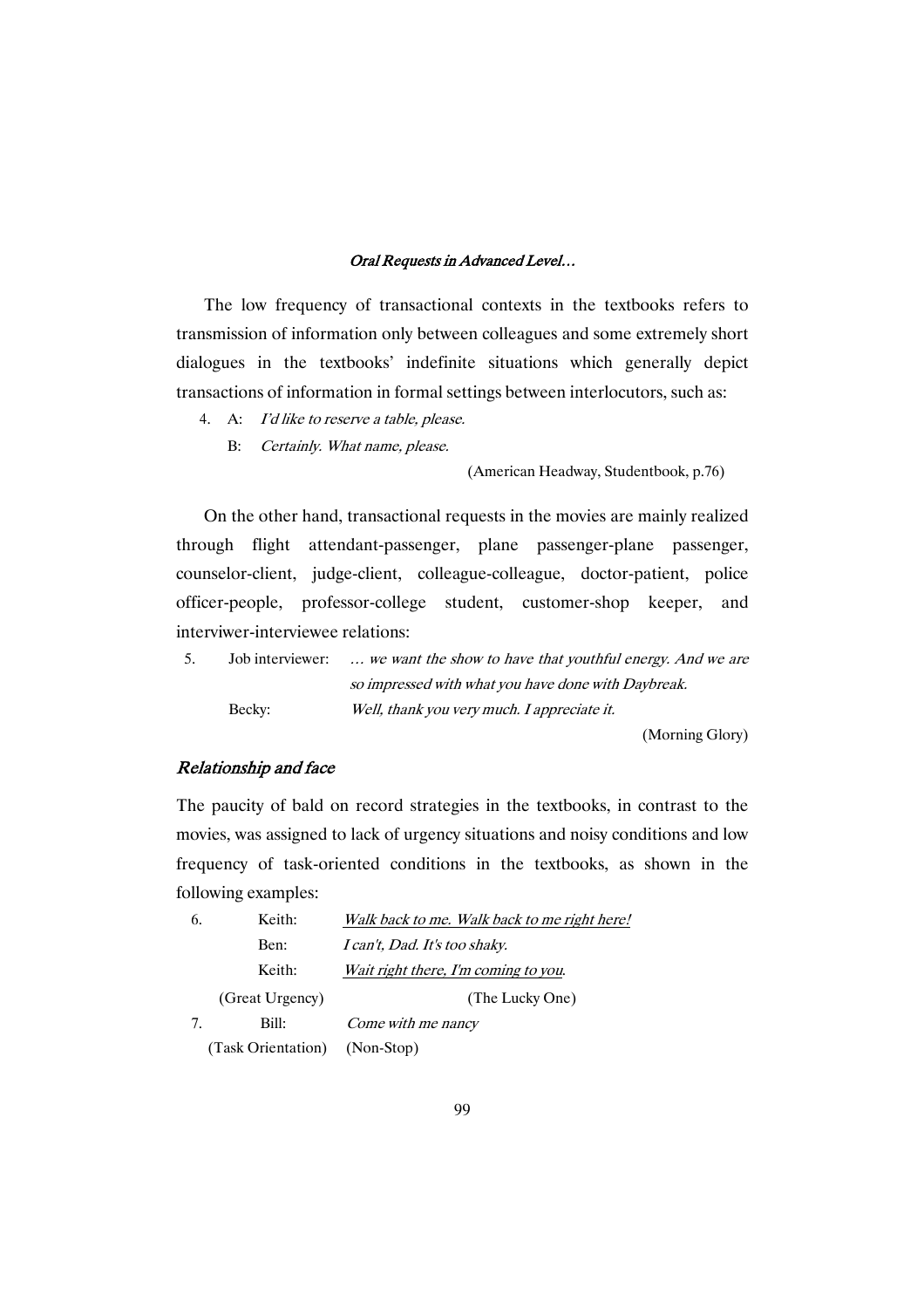Similarly, positive politeness in the movies were teeming with solidarity ingroup identity markers such as (contracted) address forms, contractions, ellipses, dialects, slangs, and jargons. Some instances of both speakers' and hearers' inclusion in the same activity, and reason-asking strategies were also found in the movies. Some of these strategies even change every request's negative politeness and bald on record utterances into positive politeness (Brown & Levinson, 1987, p. 111) as instantiated below:

8. Lydia: Lizzie, lend me some money. (Contracted Address Forms) (Pride & Prejudice) 9. Bill: Mind if <sup>I</sup> take <sup>a</sup> look at your phone? (Ellipsis) (Non-Stop) 10. Beth: Why don't you try telling me a joke? (Reason-Asking Strategy) (The Lucky One)

On the other hand, the only positive politeness strategy used with the textbooks is the inclusion of both speaker and hearer in the same activity. Furthermore, despite the higher frequency of negative politeness in the textbooks, conventional forms of indirect requests are the only source of this kind of politeness in the same dataset while the movies report instances of both conventionally indirect requests and hedges.

### **Modification devices**

According to the results, the frequency of internal mitigators in the textbooks is about half of the frequency of its counterpart in the movies while the frequency of external mitigators and combinations of mitigators leads to a slight difference between the textbook and movie dialogues. Hesitators were extremely low in both the textbooks and movies revealing the controlled formulation of the language in the dialogues of the textbooks and movies which is different from authentic language use (Martínez-Flor & Usó-Juan, 2006b).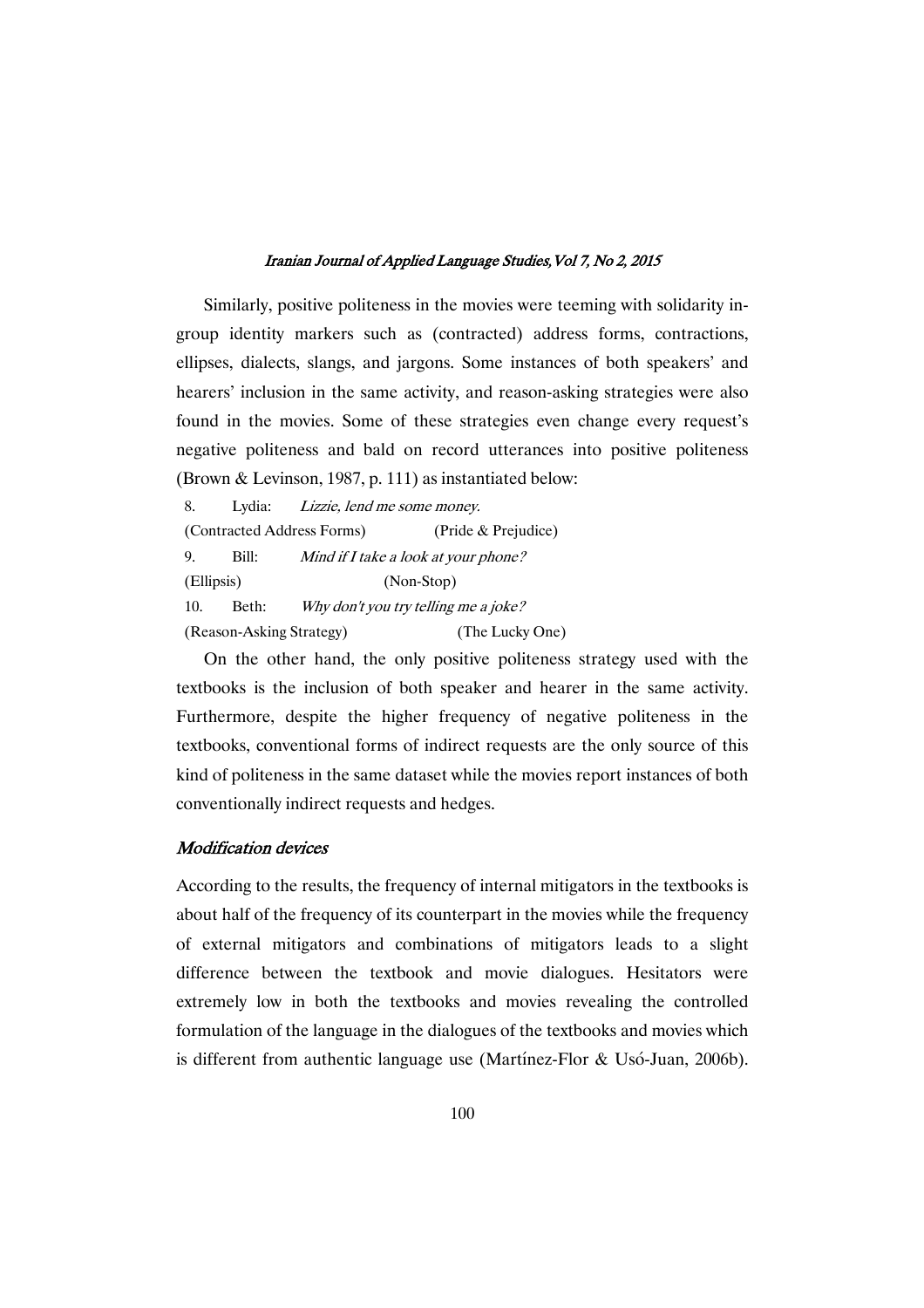Moreover, of all the internally and externally mitigated requests, no traces of hedges and expanders were found in the textbooks and movies. Except for intensifiers, an internal mitigator, the other occurrences of internal and external mitigators are explored whether alone or in combination with other mitigators in the textbooks in comparison with the existing strategies in the movies even though because of limited interactions, no sufficient instances of each type of mitigators are included in the textbooks. Finally, as regards the combination of mitigators, we have found a wide range of possibilities, in that both types of modification make up different combinations in the movies. Some instances of these combinations are as follows:

11. Sara: Rebecca, please forgive me, okay? (attention-getter + please + appealers) (The Roommate) 12. Colleen: Can you just step away, just for a second? (downtoner + understatement) (Morning Glory) 13. Billy: Actually, I think I need a few more days. <sup>I</sup> got things nailed down. (intensifier + downtoner+ grounder) (Broken City)

### Emphasis on second pair parts

High frequency of preferred responses in the textbooks could mainly be due to the decontextualized formulation of verbally short and straightforward answers to requests through audio means while facial expressions and prosodic features which play an important role in face to face interactions were not present in textbook conversations. On the other hand, the movies presented a variety of indirect forms of preferred and dispreferred responses. For instance, Mayor requests his wife not to stay awake and wait for him late at night. In a response, Cathleen provides a question which directly shows the need for information while it is indirectly implied as an ironically preferred response to his request: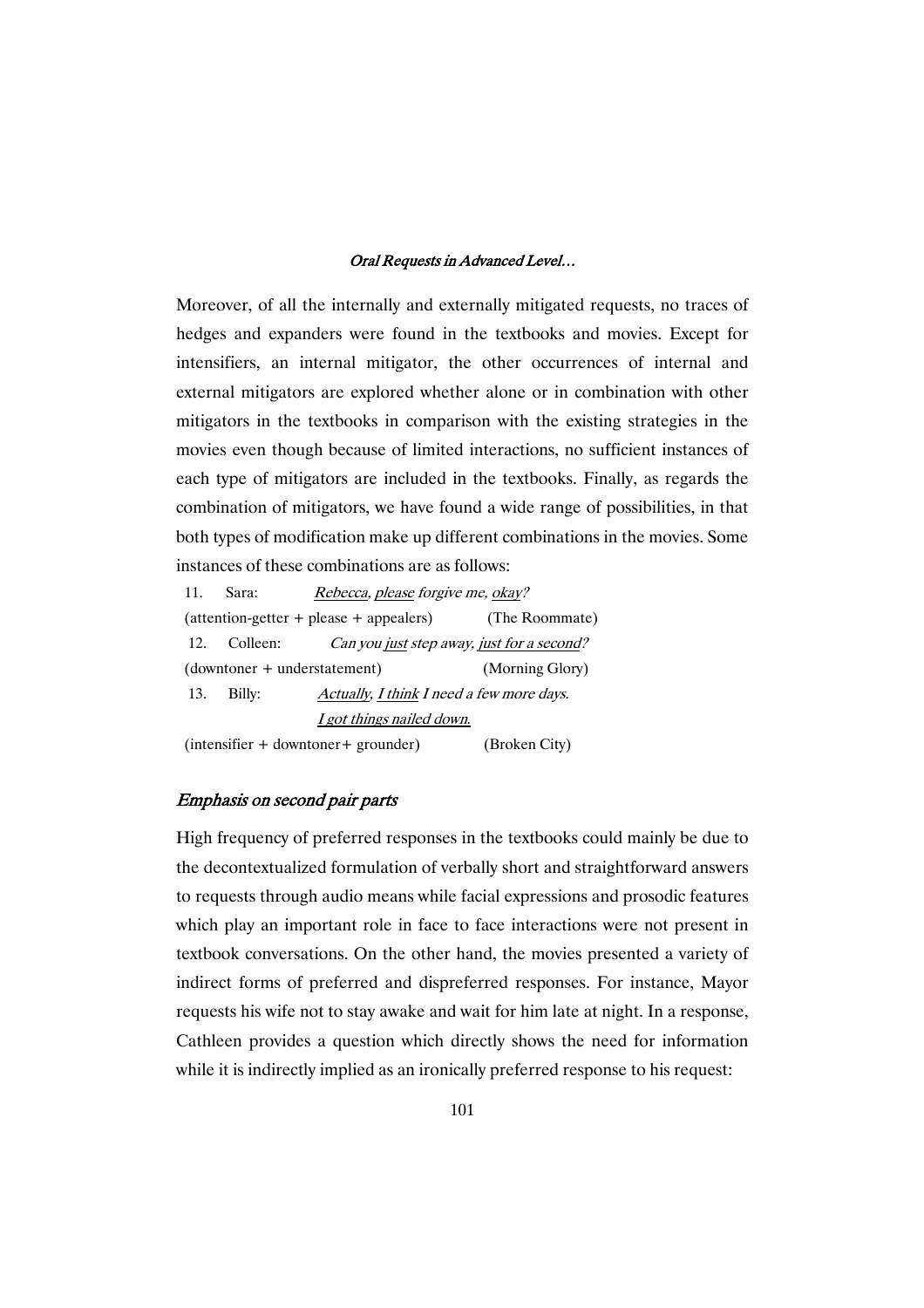14. Mayor: Don't wait up, dear. Cathleen: Have <sup>I</sup> ever?

(Broken City)

Obviously, the textbooks are void of any responses to the existing request structure in their lessons in order to familiarize language learners with pragmatically appropriate way of responding to such requested action.

### Multi-turn request forms

Although the frequency of pre-sequences is higher in the textbooks than that in the movies, different features are found between pre-sequence formulations in the two corpora. Firstly, half of the request head acts include more than one pre-sequence in the textbooks while only one pre-sequence accompanies each request head act in the movies. This difference may be due to the intensity of information incorporated in the textbook dialogues in order to be more economical. The appearance of more pre-sequences in each request act certainly needs the formulation of responses showing uncertainty to help the continuation of pre-sequencing in the textbooks while the pre-sequences in the movies are mostly provided with straightforward answers. Notice the following instance in a textbook:

15. A: Karen ... hi ... are you in the middle of something? (Pre-Sequence)

B: Sort of …

A: Well, shall <sup>I</sup> come back later?

(Pre-Sequence)

B: No, no it's all right ... what can I do for you?

A: Sorry to disturb you … I'm having <sup>a</sup> lot of trouble with my computer. Every time <sup>I</sup> try to print something <sup>I</sup> just get an error message.

(Cutting Edge, Studentbook, p. 35)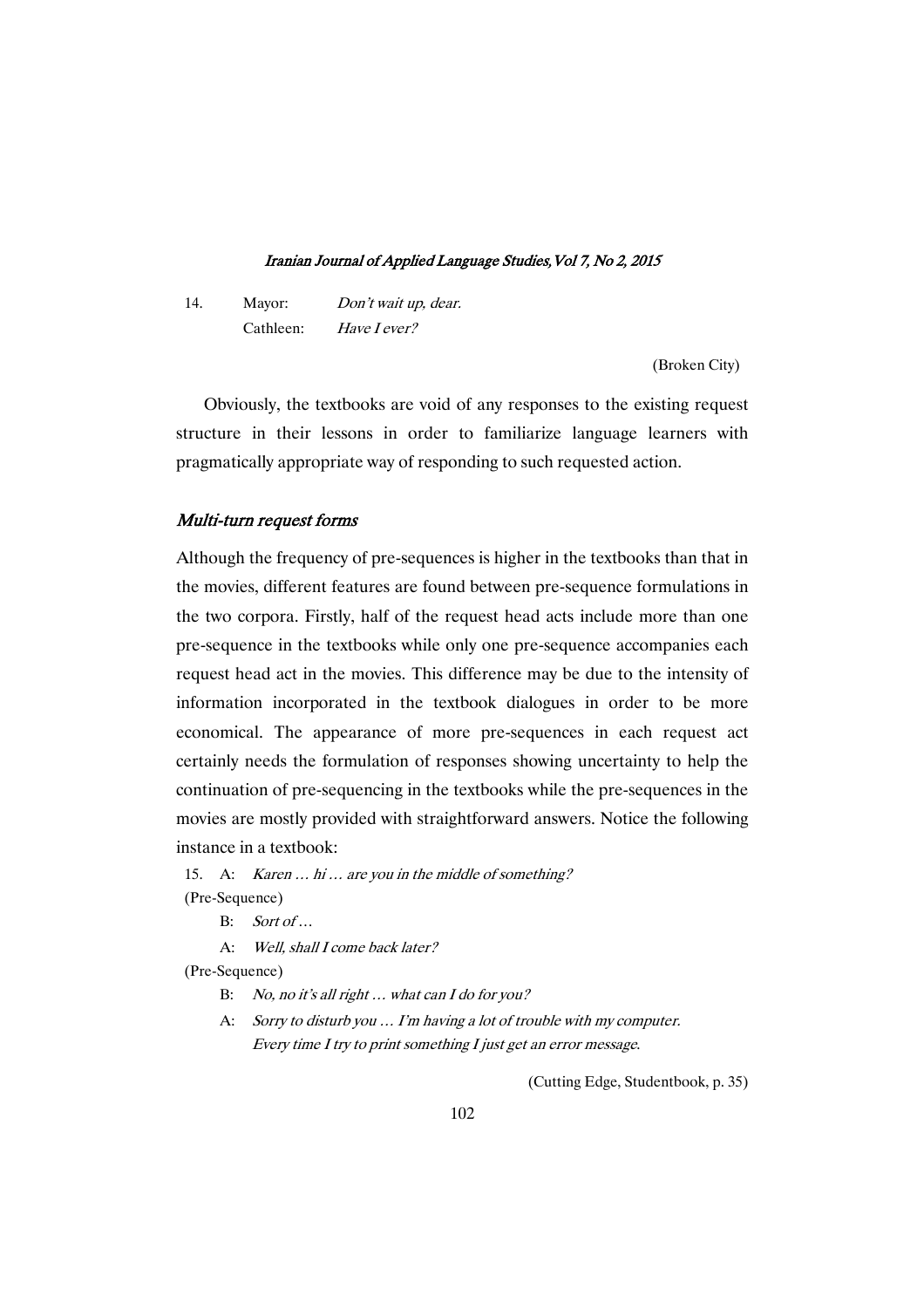The first pre-sequence is unclearly responded by Speaker B; therefore, Speaker A reformulated another pre-sequence to re-examine the appropriateness of the conditions for requesting. Although uncertain responses to pre-sequences are a prerequisite of authentic interactions, their excessive uses in the textbooks prevent the occurrence of a request contextual feature, that is, request abortion.

No occurrence of request abortion is viewed in the textbooks' dialogues. Although one case of dispreferred response to pre-sequence (a prerequisite of request abortion) is observed in one of the textbooks' dialogues, prevented from aborting the request by an immediate formulation of another presequence. In fact, request abandoning is a common feature of authentic dialogues and occurs in everyday interactions (Goodwin & Heritage, 1990).

Analysis of the dialogues revealed more variety in the re-requests of the movies. Searching indicates the textbooks' inadequate engagement with these strategies due to the limited interactional conversations. In fact, the movies' rerequests tend to be direct in the dialogues of actors. Consider the following instance:

| 16. Logans' Sister: | Honey, let's make Uncle Logan feel welcome. |
|---------------------|---------------------------------------------|
| Logan's Nephews:    | Mom!                                        |
| Logans' Sister :    | Go outside and play.                        |
| Logan's Nephews:    | Come on, we were just about to win.         |
| Logans' Sister:     | Go outside now.                             |
|                     |                                             |

(The Lucky One)

As the dialogue indicates, more direct forms of re-requests are used than the original request forms. Now look at an instance from a textbook: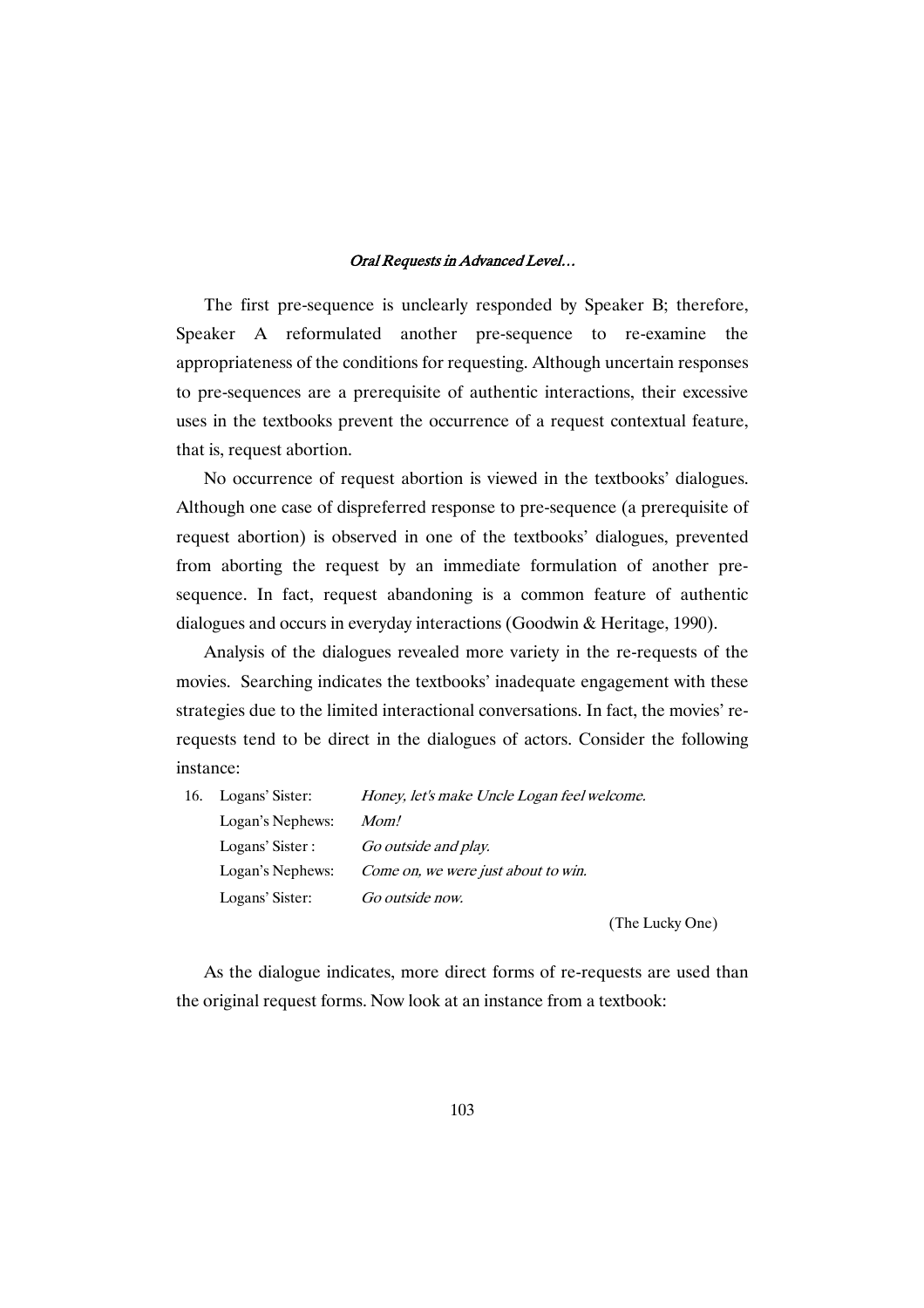- 17. A: We have <sup>a</sup> family with three small children. Unfortunately, they're sitting separately, and obviously they would prefer to sit together.
	- B: Yes ... and you want me to move.
	- A: Would that be at all possible?
	- B: Well, I'm very comfortable here actually …

I did ask for an aisle seat.

(An Indirectly Dispreferred Response)

A: Well, we can move you to an aisle seat if you prefer. We would very much appreciate it if you could help us here.

(Re-Request) (Cutting Edge, Studentbook, p. 35)

In this instance, an indirectly dispreferred response to request is repaired by a conventionally indirect re-request. Realization of request strategy in this example like many other textbook examples draws the attention on the gap between the findings of theoretical research in pragmatics and instructional materials. In fact, according to the research findings, native speakers tend to use more direct forms of re-requests than original request forms (Kim, Shin & Cai; 1998); therefore, the use of more direct forms of this strategy must have superiority over other re-request forms in the textbooks unless language learners feel uncomfortable while facing such forms in real settings.

### 3.4.QuantitativeAnalysis

### Request for Verbal Goods and Services

The strategies of RVGS used in the textbooks and movies were analyzed and the findings are demonstrated in Table 5: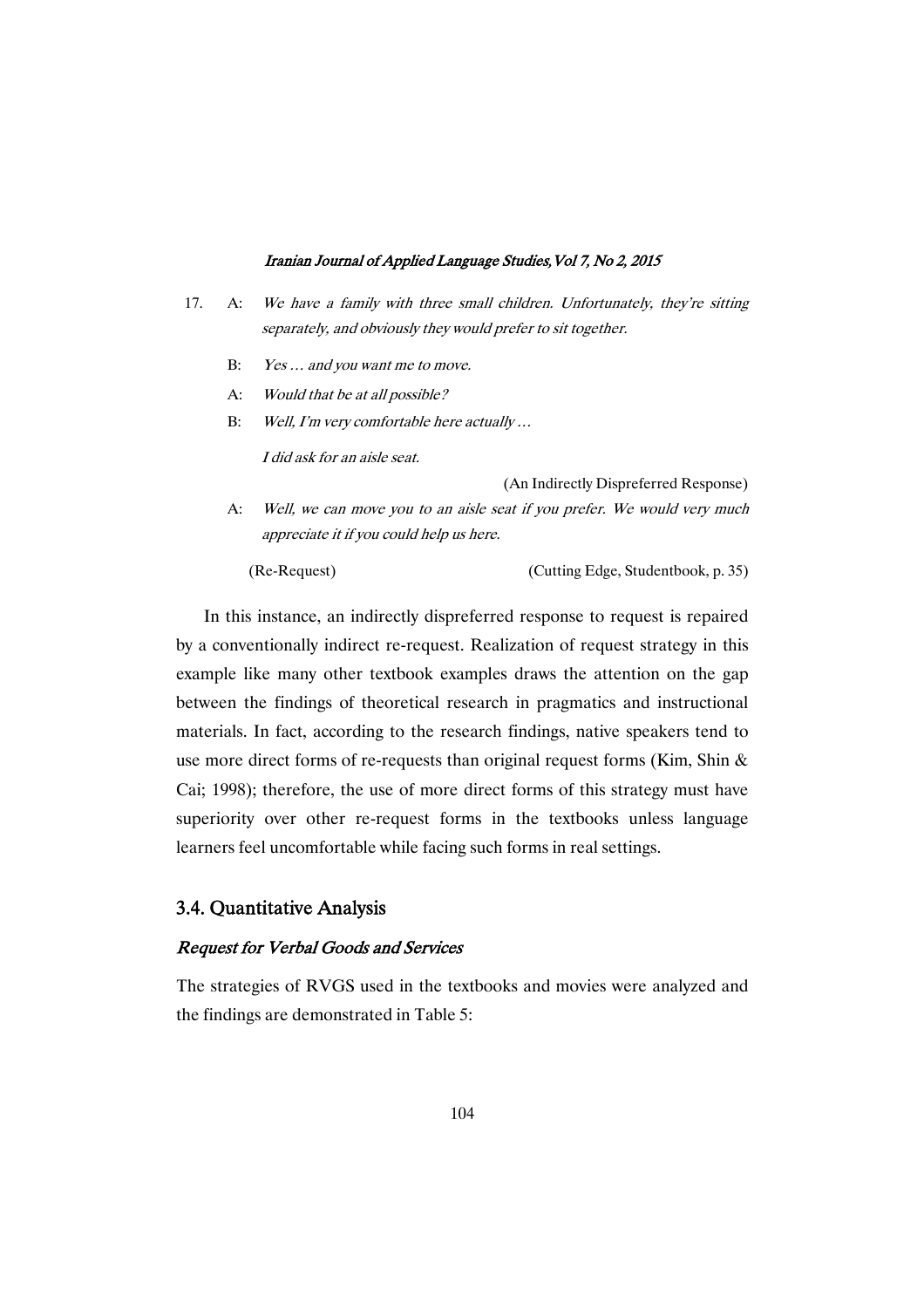|                          |          |             | RF      |                | $\overline{C}$ |       |         | ${\rm R\&F}$      |          |                          | ă      |      | ESPP              |               | <b>NTRF</b> |
|--------------------------|----------|-------------|---------|----------------|----------------|-------|---------|-------------------|----------|--------------------------|--------|------|-------------------|---------------|-------------|
|                          | 묘        | $\Omega$    | 屶       | $\overline{5}$ | $\overline{c}$ | BR    | F       | $\gtrapprox$      | Σ        | EM                       | CM     | FR   | DR                | $\mathbf{S}$  | RR          |
| Textbooks                |          |             |         |                |                |       |         |                   |          |                          |        |      |                   |               |             |
| $\overline{\phantom{a}}$ | $603\,$  | $611$       | $\circ$ | 578            | $144\,$        | $416$ | 266     | $\uplus$          | $142\,$  | $\infty$                 | 25     | 632  | $\overline{\tau}$ | $\circ$       | $\circ$     |
| d                        | $83.5\,$ | 16.5        | $\circ$ | $80.1\,$       | $6\,61$        | 57.6  | 36.8    | 5.5               | $19.7\,$ | $\overline{1.1}$         | 3.4    | 87.5 | $9.8\,$           | $\circ$       | $\circ$     |
| 귘                        | $1064\,$ | $210\,$     | $\circ$ | 1020           | 254            | $734$ | $469$   | $\overline{\tau}$ | 251      | 14                       | $43\,$ | 1159 | 125               | $\circ$       | $\circ$     |
| Þ                        | 83.5     | 16.5        | $\circ$ | $80.1\,$       | $6\,61$        | 57.6  | 36.8    | 5S                | $19.7\,$ | $\overline{\phantom{0}}$ | 3.4    | 87.5 | 9.8               | $\circ$       | $\circ$     |
| <b>Movies</b>            |          |             |         |                |                |       |         |                   |          |                          |        |      |                   |               |             |
| $\overline{\phantom{a}}$ | 1164     | $_{\rm 90}$ | $30\,$  | 441            | 833            | 519   | $706\,$ | $\overline{6}$    | 228      | $\overline{6}$           | $42\,$ | 1159 | $99\,$            | $\rightarrow$ | c           |
| Þ                        | 91.3     | 6.2         | $2.3\,$ | 34.6           | 65.3           | 40.8  | 55.4    | 1.5               | $17.9$   | $1.2\,$                  | 3.3    | 6'06 | 7.77              | $0.3\,$       | 0.45        |

Oral Requests in Advanced Level...

Table 5. Type, Frequency and Percentage of RVGS in the Textbooks vs. Movies

The findings show that direct forms constitute the highest frequency of request followed by conventionally indirect and indirect forms respectively. Indirect forms constitute an insignificant percentage of the movies and they were approximately zero in the textbooks.

Applying the coding scheme by Brown and Yule (1983) to the textbooks showed that unlike movies, the frequency of requests in transactional contexts outweighs that of interactional contexts. In addition, the proportions of the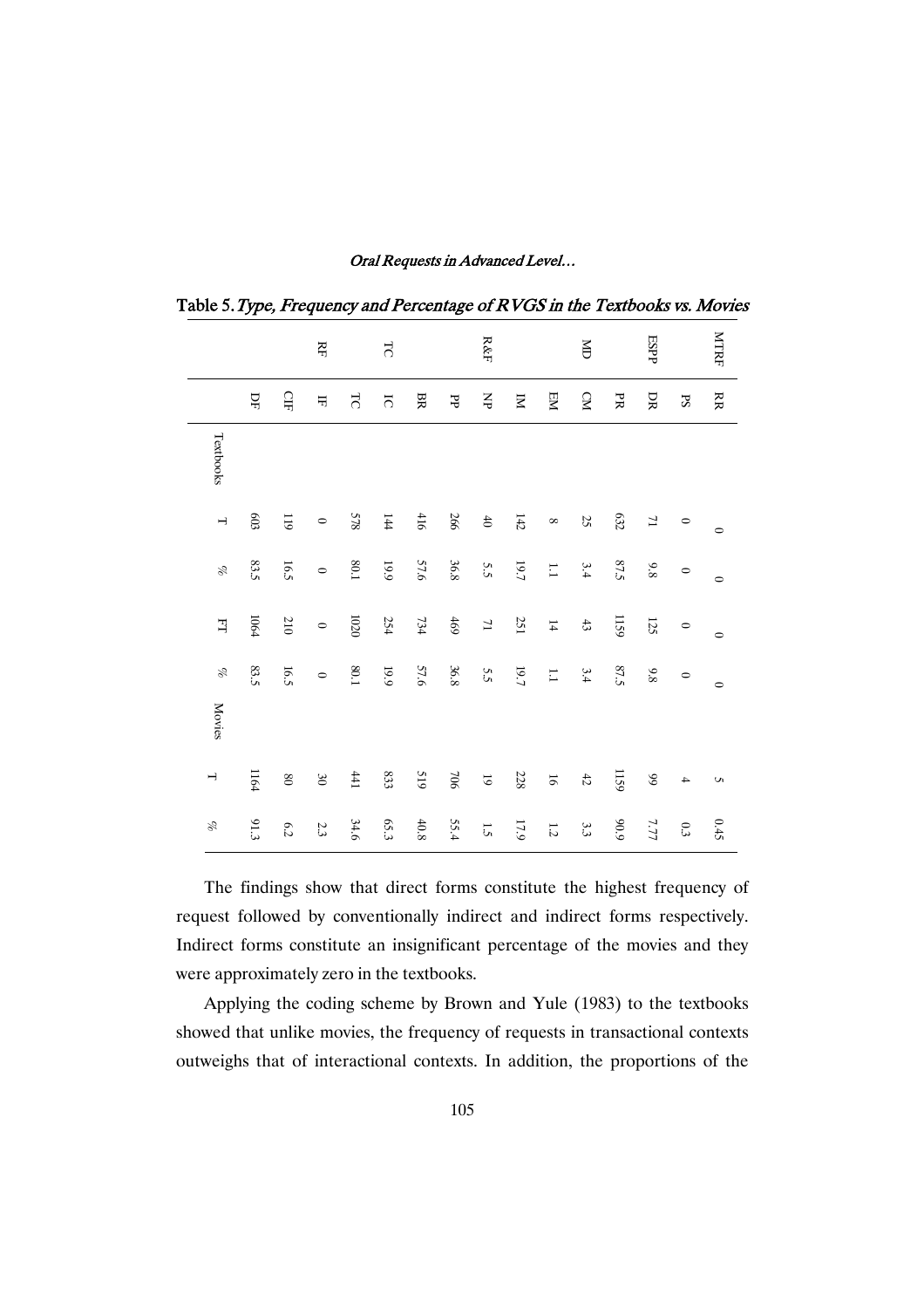transactional contexts in the textbooks and of interactional contexts in the movies are about 2.3 and 3.27 times as much as those of their counterparts in the corpora respectively.

Face of requests were explored in the textbooks and results indicated that in general the highest frequency is attributed to bald on record and frequencies of positive politeness and negative politeness strategies come next while the opposite order was set in the movies. Moreover, both the movies and textbooks followed the same pattern of the distribution of mitigators. While internal modification manifested the highest frequency of requests in the two corpora, only one fourth of the data was assigned to combination of mitigators and external modification.

Similarly, preferred responses to requests in comparison with dispreferred responses included the extremely higher percentage of the two corpora. In addition, no occurrence of pre-sequences and re-requests was observed in the textbooks and the same strategies also constituted only an insignificant percentage of the movies' requests (see Figure 2).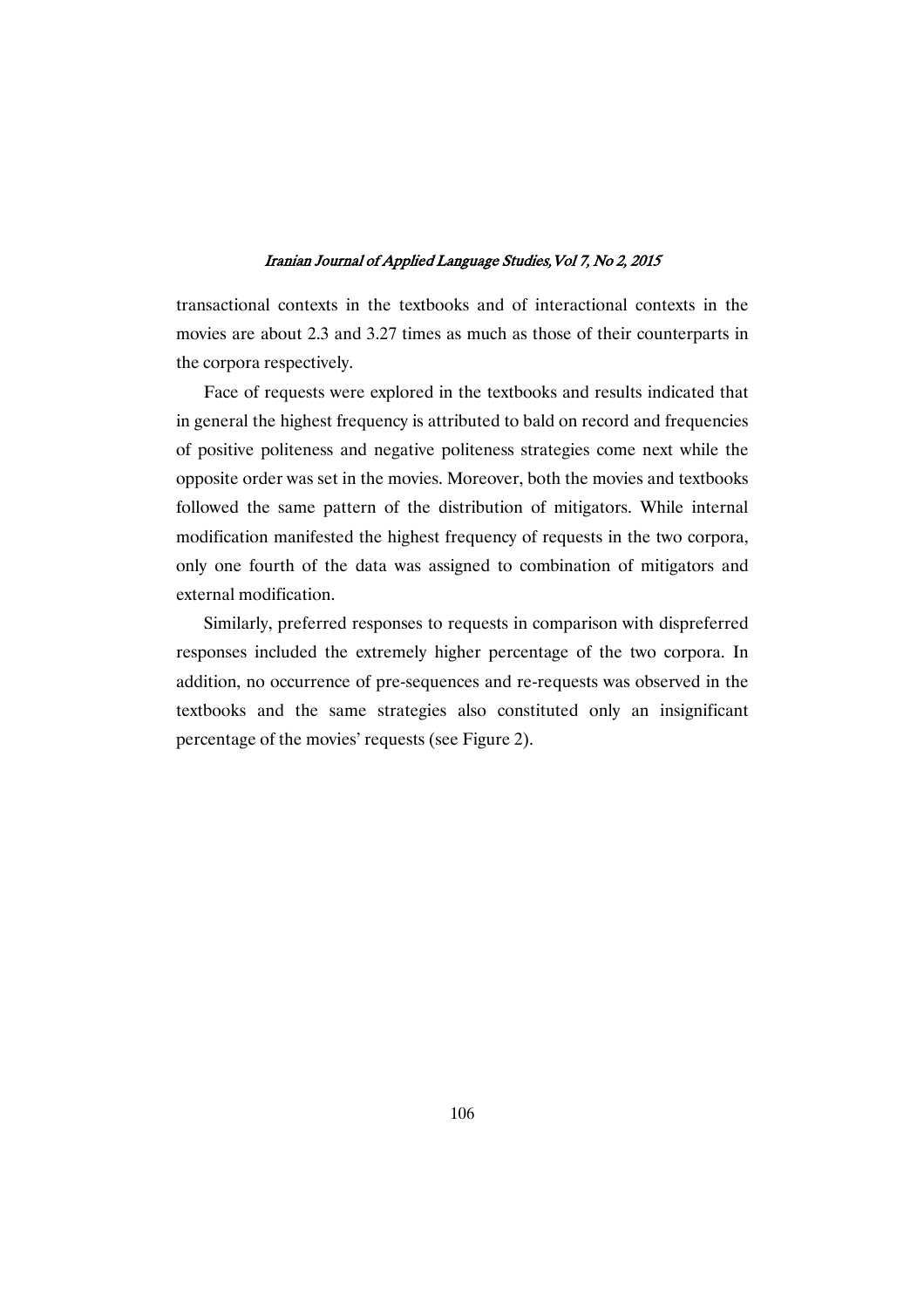

Figure 2. The Proportion of the Strategies of RVGS in the Textbooks vs. Movies

To identify any significant differences between each subcategory of the RVGS in the textbooks and its counterpart in the movies, Yate's Chi-Squared tests were used (see Table 6).

|       |    |          |                         |                          | Table of the Department of the basic of the Value of the David Depths |                          |              |                      |                          |         |                          |                          |          |             |             |
|-------|----|----------|-------------------------|--------------------------|-----------------------------------------------------------------------|--------------------------|--------------|----------------------|--------------------------|---------|--------------------------|--------------------------|----------|-------------|-------------|
|       |    |          | Ř                       |                          | $\Gamma_{\text{C}}$                                                   |                          |              | R&F                  |                          |         | ă                        |                          | ESPP     |             | <b>NTRF</b> |
|       | PF | 읍        | $\overline{\mathbf{H}}$ | TC                       | $\Xi$                                                                 | BR                       | Ъ            | $\breve{\mathsf{H}}$ | $\Xi$                    | EМ      | CM                       | $_{\rm{PR}}$             | DR       | $_{\rm PS}$ | kR          |
| 뮤     | I  | I        | I                       | $\overline{\phantom{a}}$ | $\overline{\phantom{a}}$                                              | $\overline{\phantom{a}}$ |              |                      | $\overline{\phantom{0}}$ |         |                          | $\overline{\phantom{0}}$ |          |             |             |
| Value |    | $\sum$ 4 | 28                      | 229                      | 105                                                                   | 36                       | $\downarrow$ | $\overline{5}$       | $\overline{\phantom{a}}$ | $\circ$ | $\overline{\phantom{a}}$ | I                        | $\omega$ | $\sim$      | ىئ          |

Table 6. Chi-Square Value for each of RVGS' Subcategories

Note. P< 0.05, Critical Value =3.841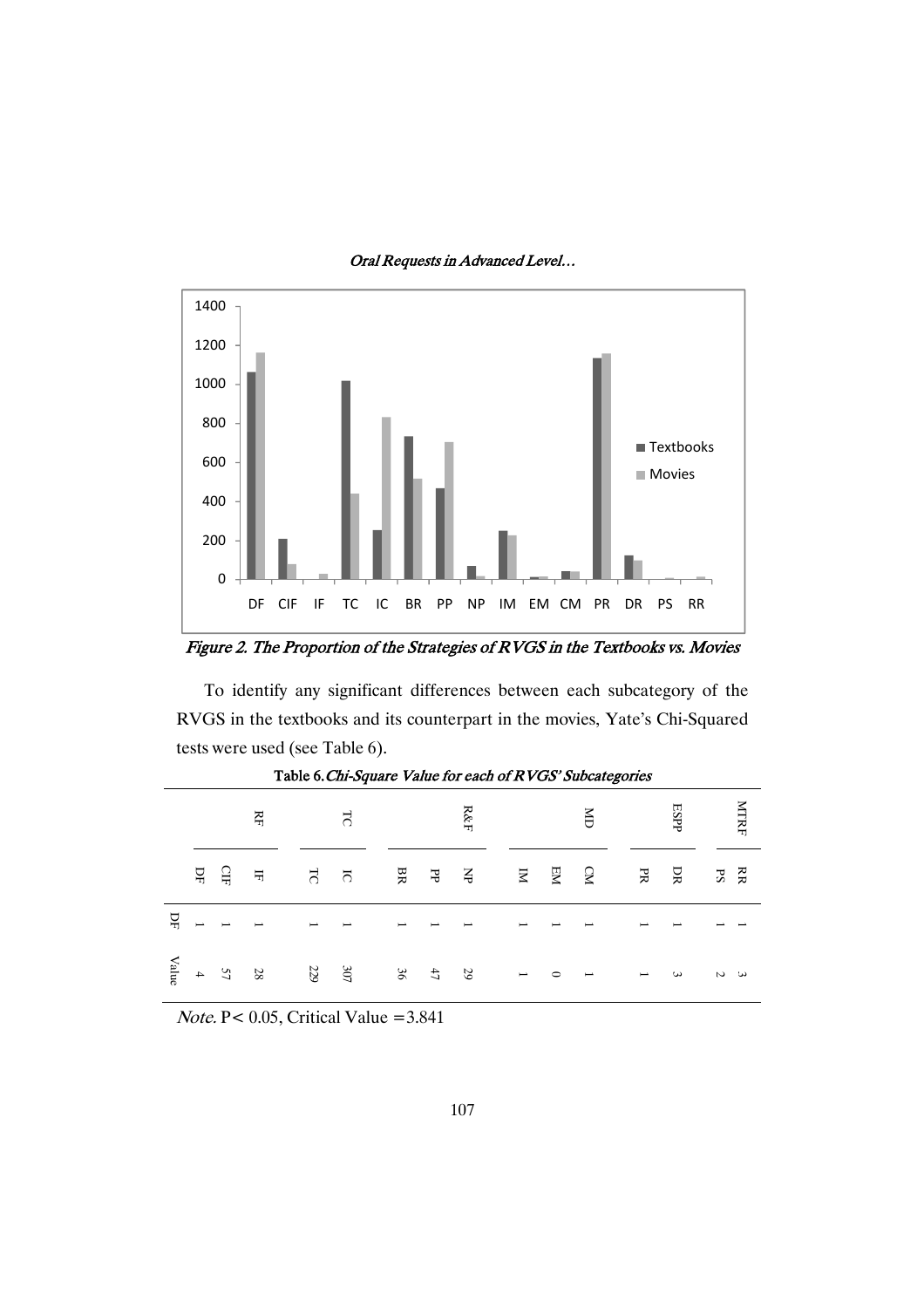As evident from the table, the Chi-Square value for the three single subcategories of request forms is greater than the critical value especially for conventionally indirect and indirect forms showing significant differences between the type and frequency of these subcategories in the textbooks and movies. Considering the context of requests, differences were observed between function and frequency of each of transactional and interactional contexts in the textbooks and movies. In addition, Chi-Square value for the three separate subcategories of politeness strategies also alluded to the gap between the textbooks and movies.

Comparing the Chi-Square value for each of the request mitigators with its critical value revealed no significant differences between the two corpora. Similarly, each variant of the second pair parts and of multi-turn request forms in the textbooks was compared with its counterpart in the movies and no difference was observed.

### 3.5. Qualitative Analysis

# Request for Verbal Goods and Services Exposure to types of request forms

Textbooks have many common direct strategies with movies except for the obligation strategy which is lacking in the textbooks although the number of this strategy is also extremely low in the movies:

18. Billy: … But first, you have to tell me what's going on.

(Obligation) (Broken City)

Because of the difficulty in distinguishing between elliptical yes/no questions, having direct requests and declarative yes/no questions, having conventionally indirect requests, these forms along with elliptical WH questions and declarative WH questions of the textbooks and movies are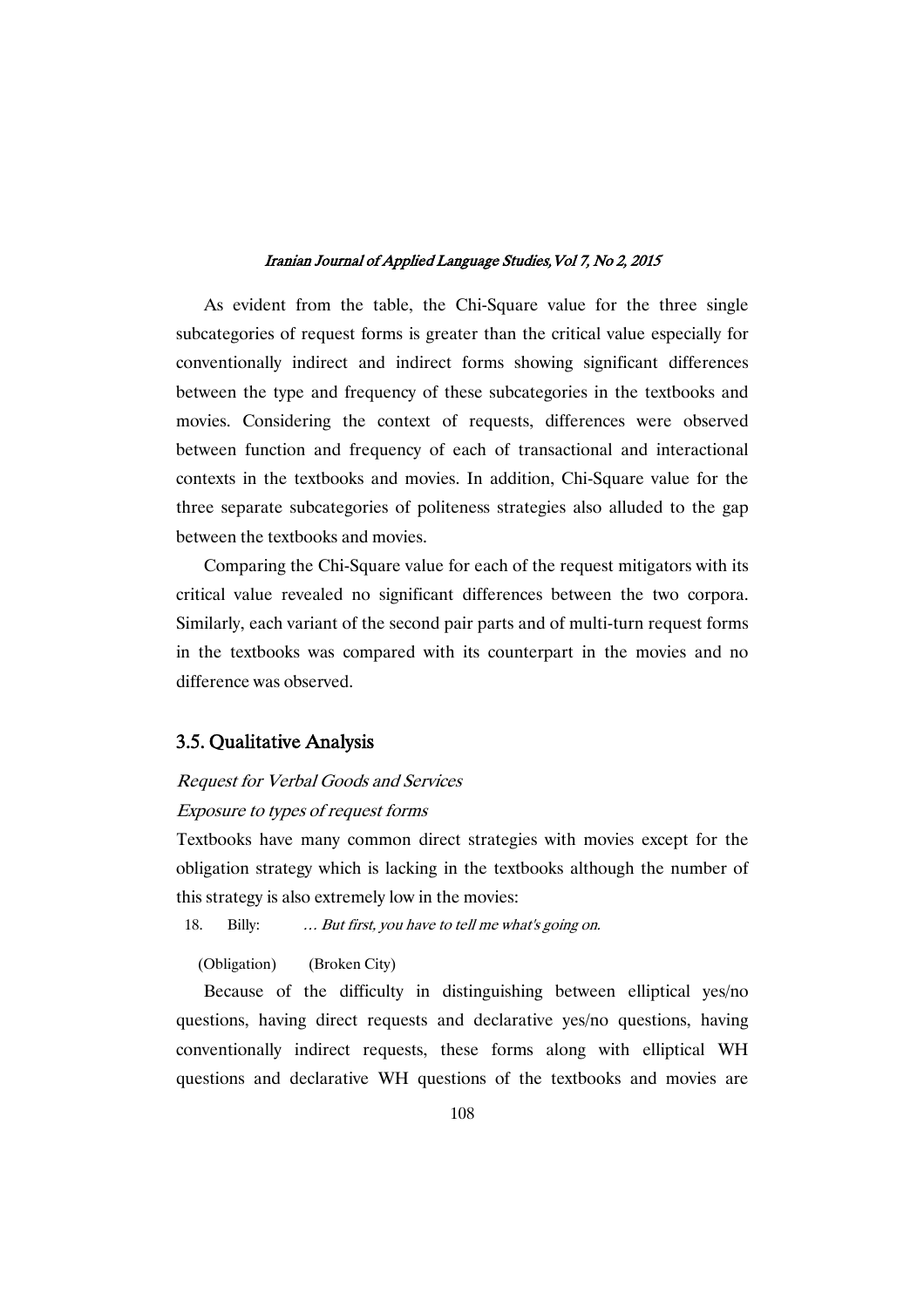categorized into the same subcategory of colloquial forms, a direct request category as in:

19. Jen: You fly much? Bill: All the time, actually.

(Non-Stop)

On the other side, not only is the frequency of conventionally indirect requests higher in the textbooks but different functions of the same strategy are also deployed in the two datasets. Note the following examples.

- 20. Ryan: So why don't you just tell me how you're going to win this thing? (Suggestory Formulae) (Broken City)
- 21. Ruth: The thing I want to know is, Meggie... What are you gonna get out of it? (Desire) (The Girl Next Door)

In fact, the main difference between the conventional types of indirect requests in the two datasets lies in the types of context. With regard to the dominant transactional context of request occurrence in the textbooks, those request forms lessening the degree of imposition accompany the request utterances while the overcoming interactional context of the movies' requests leads to the use of more solidarity strategies.

Additionally, indirect forms of requests were not used in the textbooks. Indirectness of RVGS in the movies was realized through metaphoric expressions and apologizing strategies.

- 22. Murdock: You club a herd of penguins for that getup? (Metaphoric Utterance) (Broken City)
- 23. Ellie: Are you crazy? Logan: <sup>I</sup> beg your pardon, ma'am? Ellie: My granddaughter thinks you might be. (Apologizing Expression) (The Lucky One)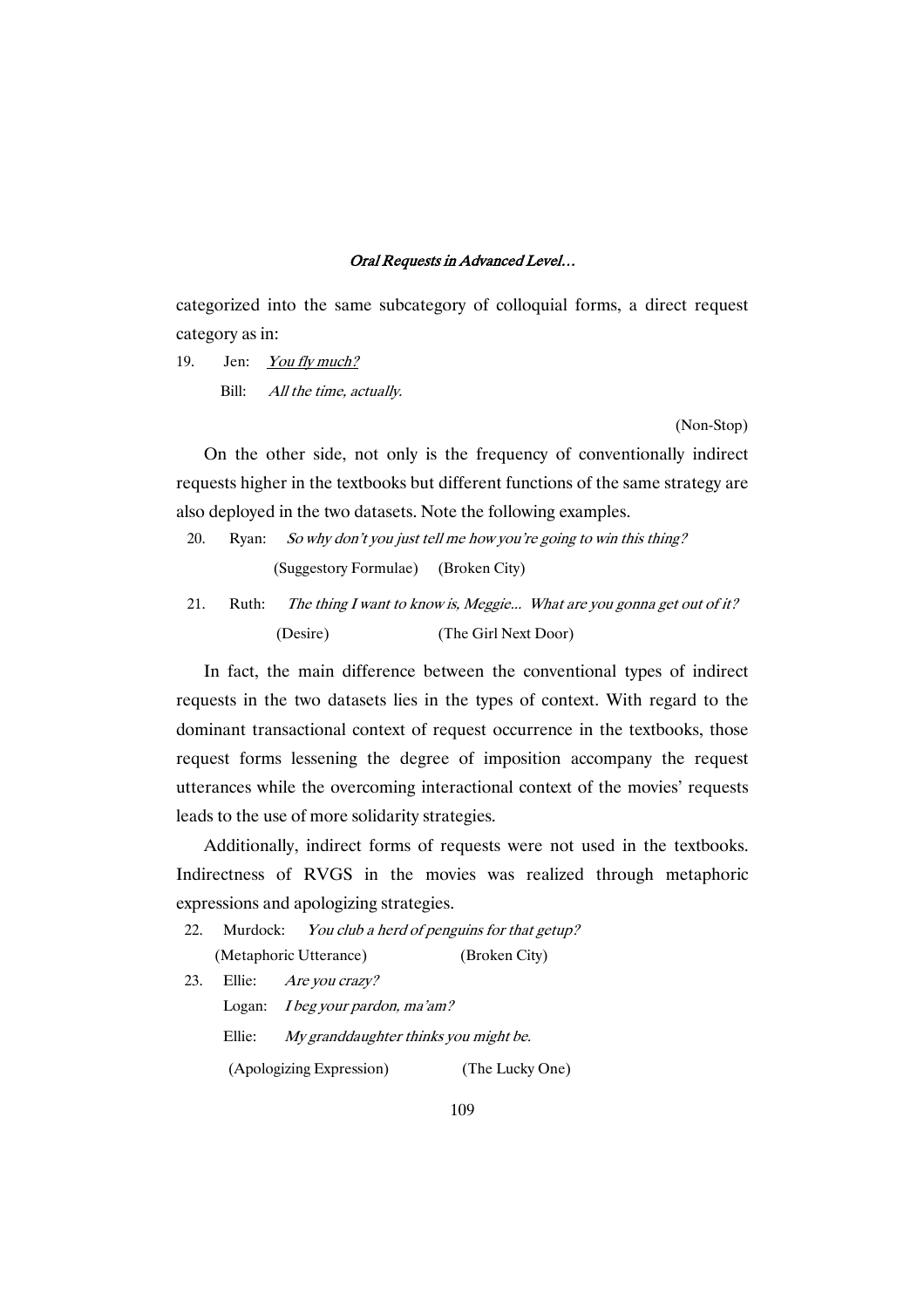Moreover, the extremely higher frequency of transactional contexts in the textbooks than their counterpart in the movies creates a gap between the realization of requests in instructional materials and close to real-life data. In fact, high frequency of interviewer-interviewee dialogues constitutes the main sources of realization of requests in transactional contexts:

| 24. | Interviewer:      | Could you talk to me a little bit about how you think the |
|-----|-------------------|-----------------------------------------------------------|
|     |                   | foreign correspondent's role has changed during your      |
|     |                   | career?                                                   |
|     | Simon Winchester: | Well, a lot of things have changed  the most notable is   |
|     |                   | the general public's lack of interest in things foreign   |
|     |                   |                                                           |

(American Headway, Studentbook, p. 57)

On the contrary, the movies include more various transactional situations. Besides the interviewing context, they depict flight attendant-passenger, train passenger-train passenger, plane passenger-plane passenger, counselor-client, colleague-colleague, doctor-patient, police officer-ordinary people, professorcollege student, and customer-shop keeper relations.

On the other hand, the textbooks' excessive dealing with the transactional context of request occurrence leads to an inadequate coverage of requests' interactional context. Interactional contexts in the textbooks are limited to short dialogues between family members, friends, and passengers on an airplane. In addition, in some instances, the interactional dialogues are too short to determine the exact role of interlocutors, as in:

- 25. A: Why did you slam the door in my face?
	- B: It was an accident. <sup>I</sup> really didn't mean to.

(American Headway, Studentbook, p. 9)

In fact, due to sufficient interactional contexts, the movies cover the realization of the requests in definite, various, and intimate contexts including not just those of the textbooks, but also roommate relations, and even friendly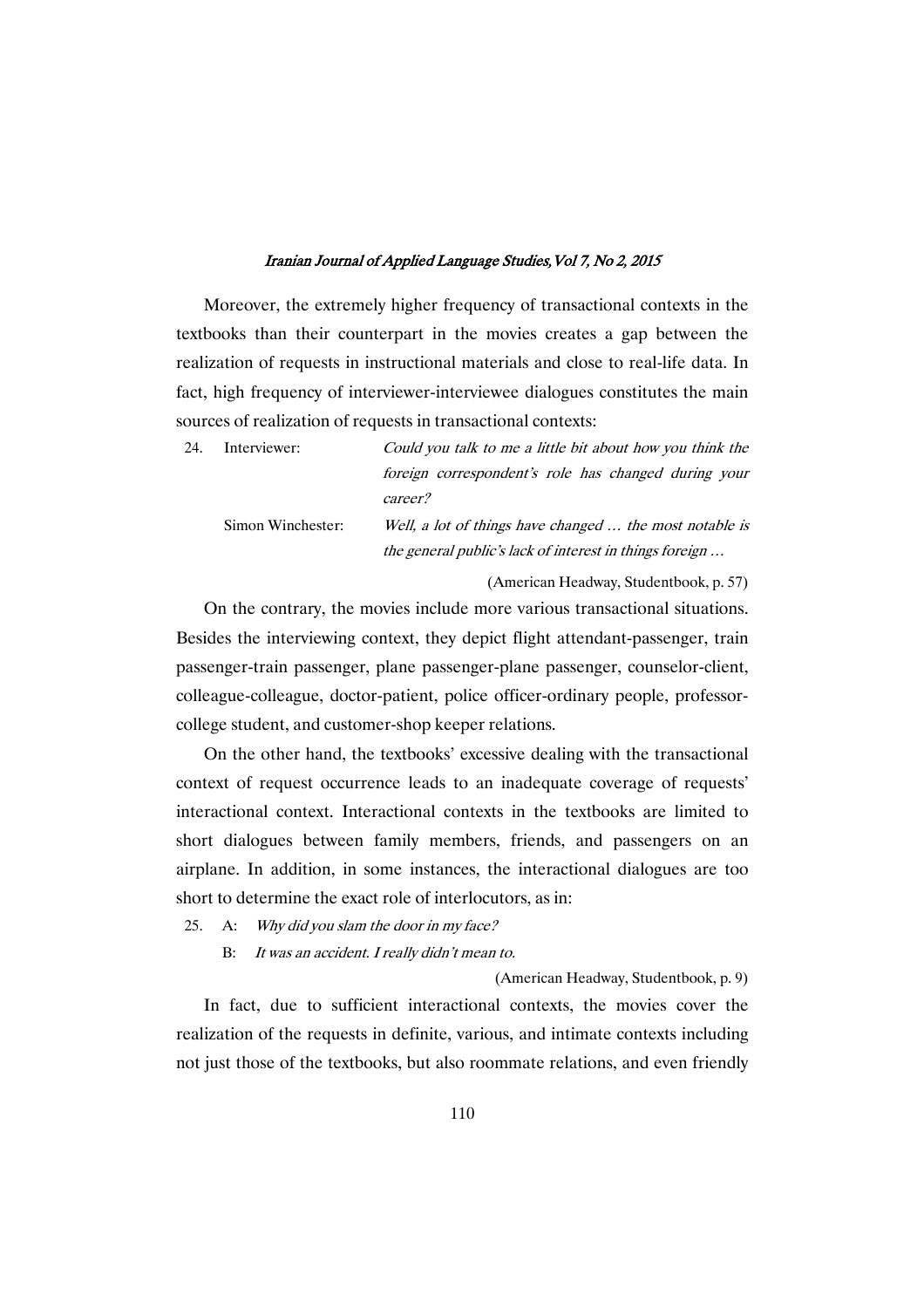and private talks between colleagues, professors and college students, and doctor and patient relations:

26. Becky: Are you drunk? Mike: Insufficiently. (A Short Dialogue between Colleagues) (Morning Glory)

### Relationship and face

According to the coding scheme by Brown and Levinson (1987), bald on record constitutes the highest frequency of face work in the textbooks which differs significantly from the frequency of its counterpart in the movies. In fact, the textbooks' interviewing contexts constitute the main sources of RVGS and an inordinate number of the requests are formulated baldly in such contexts.

As mentioned before, bald on record is the usual feature of the direct forms of the language while these forms are exposed to extreme face changes in the movies. In fact, the main reason for the direct requests' face changing in the movies is the dominance of interactional context. Positive politeness strategies such as solidarity in-group identity markers are frequently used with most direct and conventionally indirect requests in such context (see example 28 & 29 for the use of ellipsis and address term with direct requests). On the other hand, none of the textbooks' and movies' requests is found in situations of great urgency or noisy conditions and there is no difference between the appearance of the direct requests acting baldly in the movies and those of the textbooks.

Pseudo-agreement and in-group identity markers such as contractions, ellipses and (contracted) address terms are the main sources of the requests' positive face in the movies. On the contrary, the textbooks only provide limited examples of pseudo-agreements and ellipses.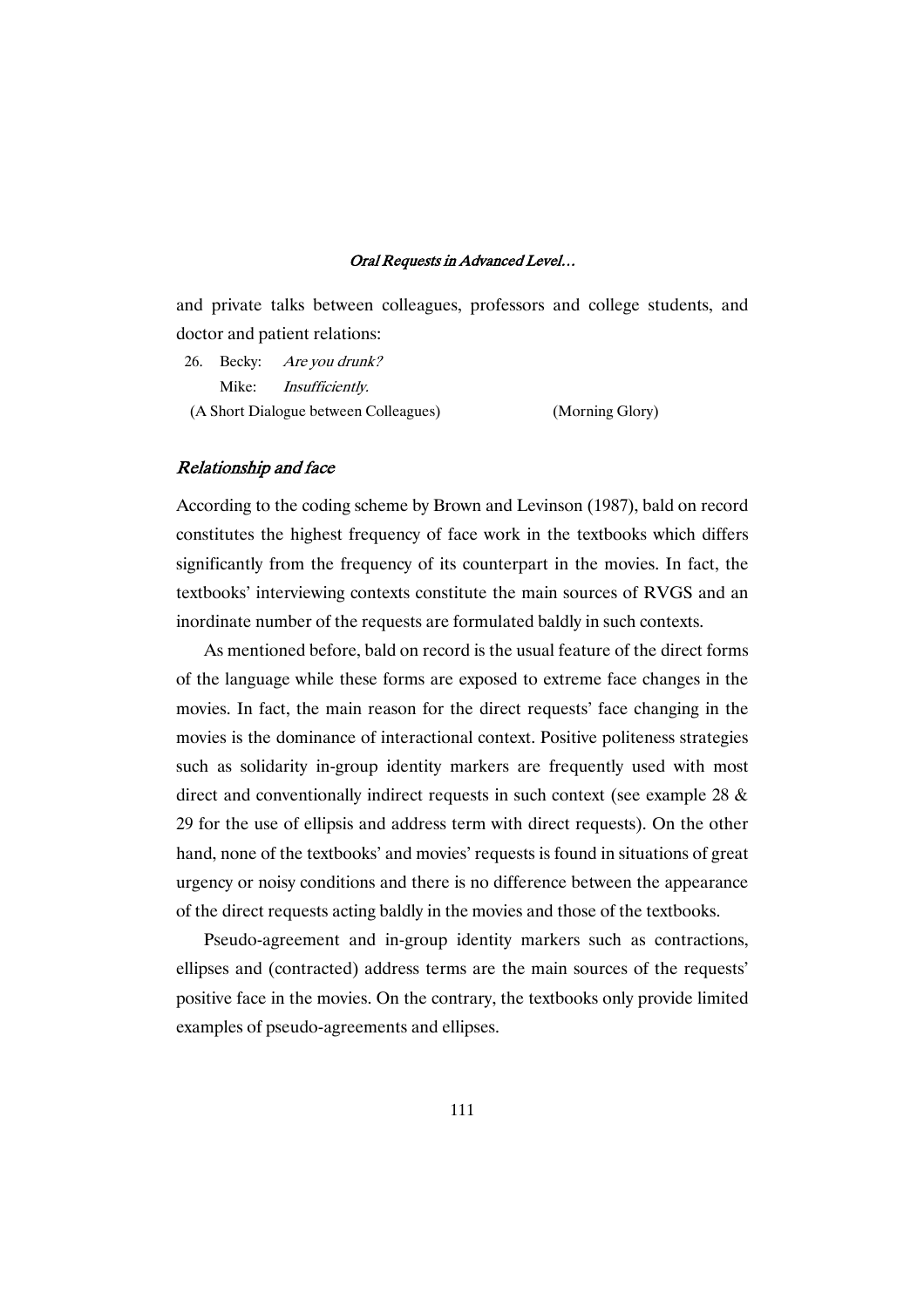| 27.        | Tom:               | So, where you off to?                  |
|------------|--------------------|----------------------------------------|
|            | (Pseudo-Agreement) | (Non-Stop)                             |
| 28.        | Becky:             | Eat bran all day? Fiber, Fiber, Fiber? |
| (Ellipsis) |                    | (Morning Glory)                        |
| 29.        | Brian:             | Hey, sweetie, where's your locket?     |
|            | (Address Terms)    | (My Sister's Keeper)                   |

The tendency for more examples of negative face in the textbooks than its counterpart in the movies leads to significant differences between the two datasets. In fact, conventionally indirect requests are the only source of negative face in the textbooks while the movies represent the same form of requests along with limited examples of hedges. The dominance of negative politeness in the textbooks is also mainly due to the inordinate realization of requests in interviewing contexts. Therefore, many negative strategies (although all are of the same conventionally indirect type) are employed in such contexts to soften the degree of imposition between interviewers and interviewees.

### **Modification devices**

The findings show insignificant differences between categories of mitigators in the textbooks with their counterparts in the movies. Comparison reveals the textbooks' coverage of understatement and disarmer strategies with request utterances while such strategies are totally lacking in the movies; instead, the preparator strategy is alternatively utilized through the requests used in the movies. Additionally, more variety is found through combinations of mitigators in the movies, specifically combinations of attention-getters with the other strategies.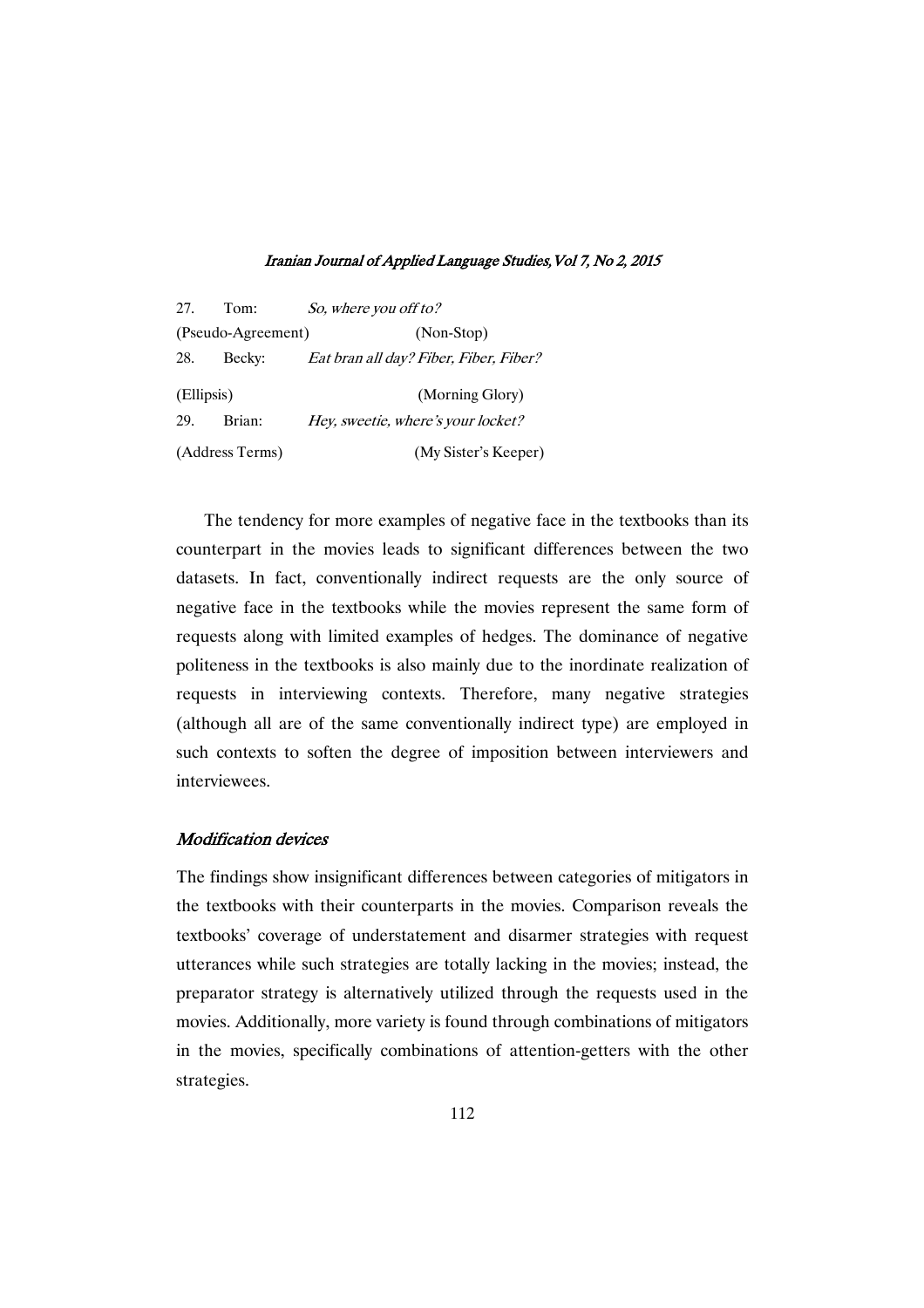### Emphasis on second pair parts

In this study, responses to both Yes/No questions and WH questions are included in the analyses. Preferred responses in this category are defined as those responses which provide the interlocutors with facts and information while dipreferred responses occur in situations where interlocutors directly or indirectly avoid responding. After analysis, the findings show no differences between preferred and dispreferred responses to requests in the textbooks and their counterparts in the movies. However, a closer analysis reveals that the way responses are presented in textbooks is rather different from the way they are used in movies.

In fact, utterances do not just describe states of affairs but also state facts which are either true or false. Therefore, the meaningfulness of the utterances should be tested for their truth or falsity (Austin, 1962) which justifies another difference between the conversations in the textbooks and movies. The truth of the proposition expressed in responses to requests in the textbooks cannot be judged and, consequently, they are considered to be true. That is, the text does not provide enough information to judge the truth or falsity of the proposition while responses are not always true in the movies, and one can recognize their truth or falsity from the context. For instance, in The Lucky One, the excuse which Principal Miller provides as a response to Beth's request along with her facial expressions provide enough clues for Beth to notice the falsity of Miller's utterance:

30. Beth: *I was wondering if you've found anybody to take over for Julie's* class next semester.

Principal Miller: *I don't know. Have I?* 

(The Lucky One)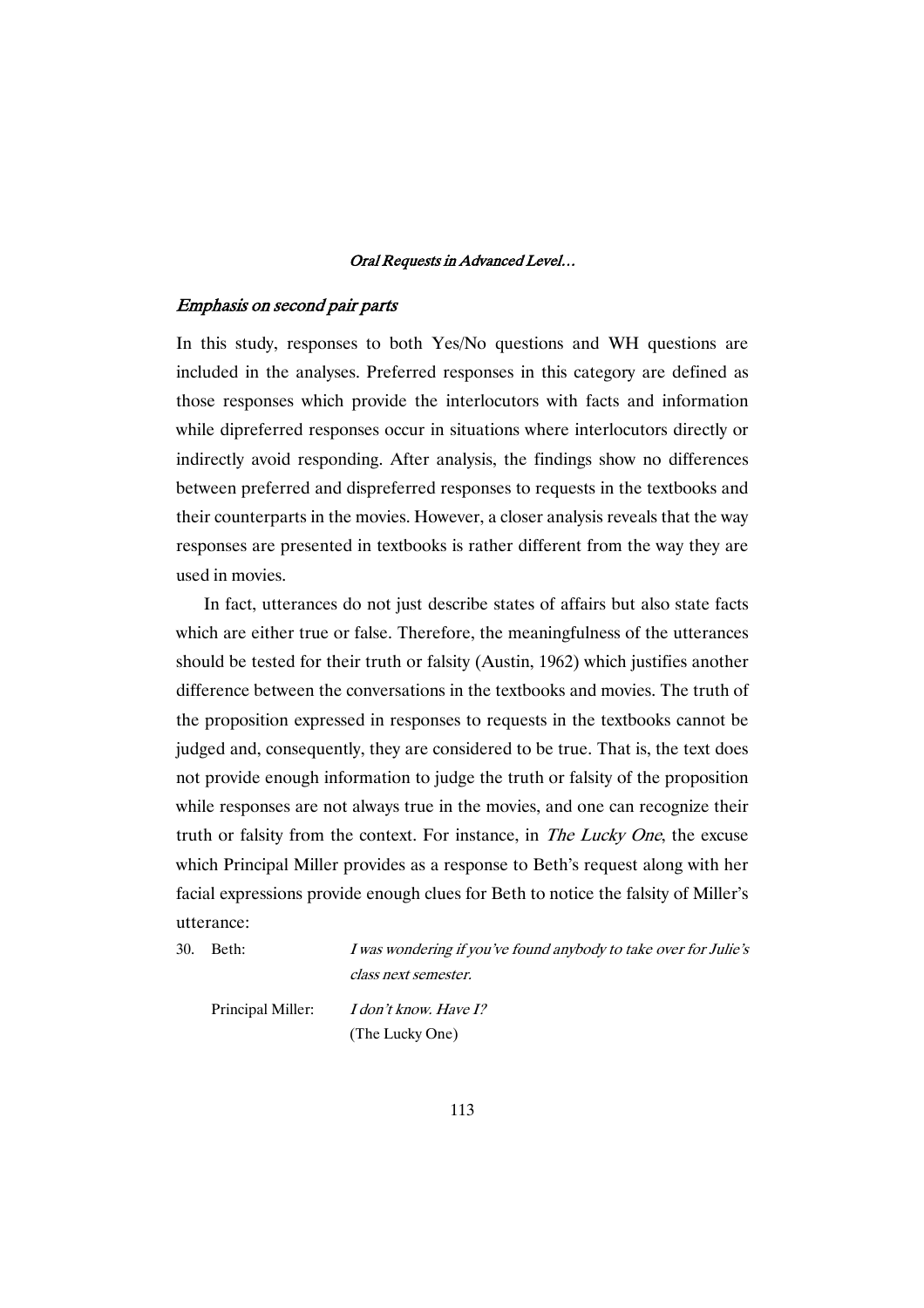Being able to recognize a true response from an untrue one is a necessary skill in real life language use; however, this is ignored in the textbook dialogues. Actually, with regard to the limited contextual clues that textbooks are able to provide, it is difficult to use untrue statements as responses to requests in textbook conversations and expect language learners to understand them. Therefore, certain communicative strategies should be employed to familiarize language learners with such uses of the second pair parts if the purpose of ELT programs is to prepare language learners for employing their linguistic knowledge in real settings.

### Multi-turn request forms

Regarding multi-turn request forms such as pre-sequences and re-requests, no differences are found between the use of each form in the textbooks and their variants in the movies. In fact, besides the textbooks' lack of such forms, the number of multi-turn requests is extremely low in the movies. The most common form of pre-sequences for achieving a desired action in the movies is:

31. Anna: Can <sup>I</sup> ask you something? Judge: Shoot. Anna: What was it like when she died?

(My Sister's Keeper)

As seen in the above example, pre-sequences are subtle devices that may achieve a desired action while avoiding going on-record with a request. On the other hand, re-requests are used in situations where the desired actions are not achieved; therefore, the requested actions are reconstructed such as:

32. David: Why haven't you eaten?

Meg: *I can't.* 

David: How come?

(Re-Request)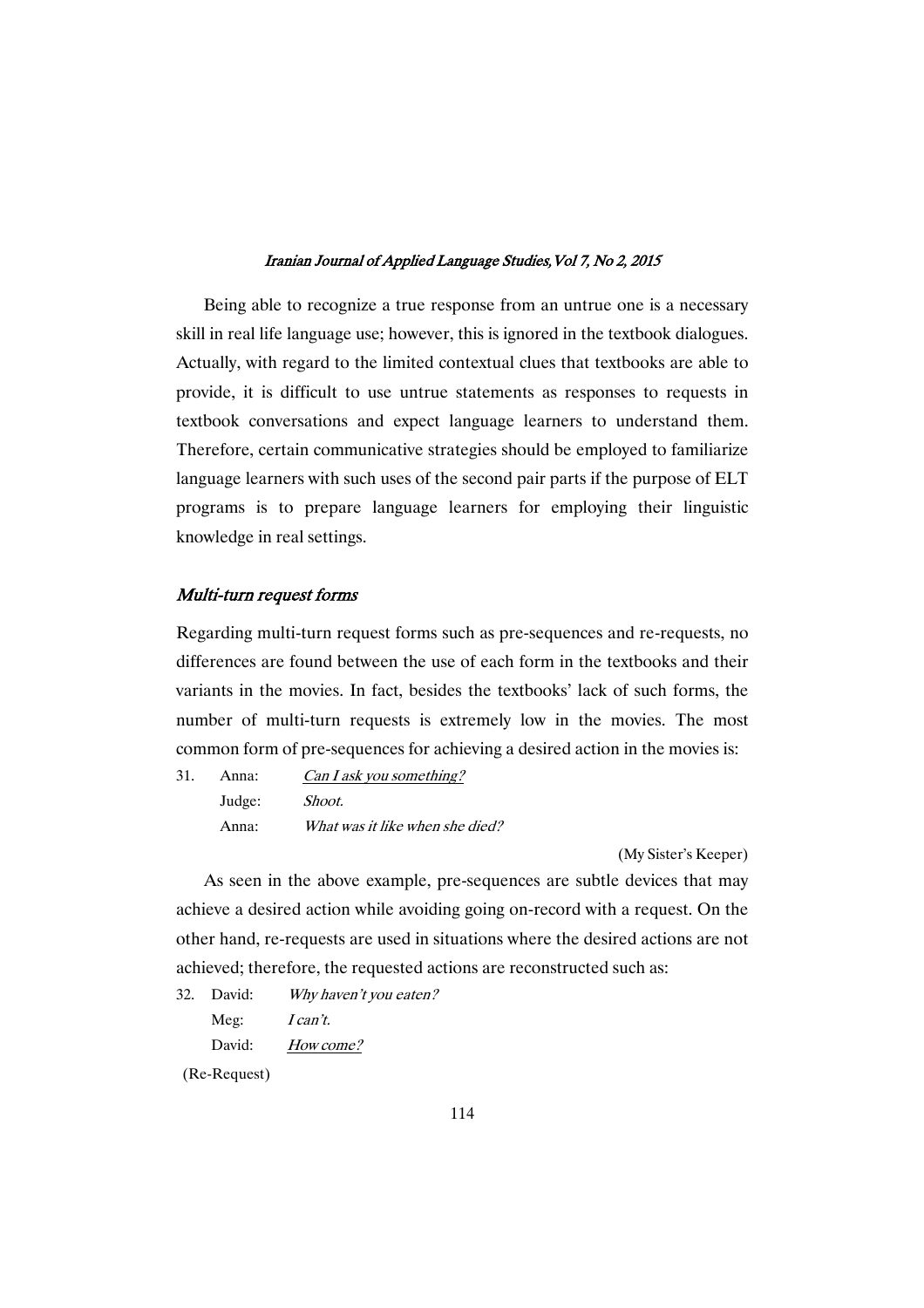Meg I'm not supposed to. David: *I don't get it.* (Re-Request) Meg: Ruth says I am fat.

(The Girl Next Door)

At first, Meg avoids providing justification for her hunger. Only after David insists on knowing the incident by reformulating the following re-requests, does she describe the happening. Therefore, it is suggested that examples of multiturn requests be included in pragmatically appropriate materials unless language learners feel uncomfortable while facing such forms in authentic settings.

# 4. Discussion and Conclusion

The analysis revealed that the conversational models in the EFL textbooks provide the learners with an inaccurate, decontextualized, and simplistic presentation of communicated requests. This is evident in their insufficient attention to different request forms that exemplify an unrealistic form of communicated requests. Less information is also given about the cultural value of establishing solidarity or softening the force of face threatening requests by means of combining certain mitigating expressions. The dialogues in the textbooks fall short of both conveying contextually rich information to help learners make appropriate requests, and providing metapragmatic information about the relationship between speakers and addresses, for example whether interlocutors are friends or co-workers, whether they are speaking at home or in the workplace. Furthermore, the textbooks reviewed here do not appear either to present enough contextual clues to evaluate the truth or falsity of preferred and dispreferred responses or to take a variety of indirect forms of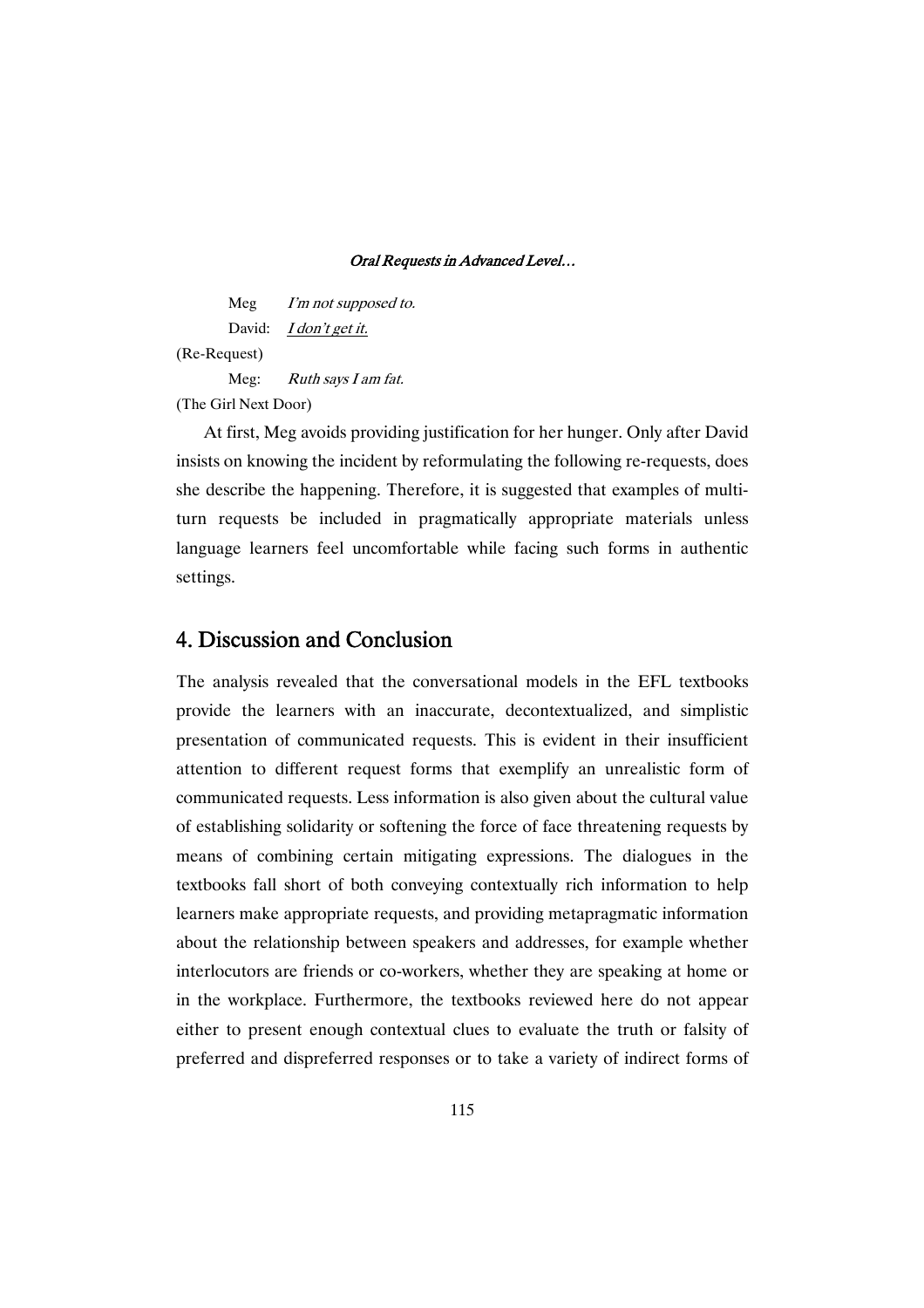such responses into account. Little mention is also made in the dialogues of the various multi-turn request forms specifically.

The analyses indicated that since the textbook dialogues are mainly contrived, the important information on underlying social strategies of requests in the textbook dialogues is often overlooked entirely, so that the requests in ELT textbooks differ greatly from the way in which close to naturalistic requests pattern out. Results from the current study corroborate previous studies that point to the mismatch between the nature of requests in textbook dialogues and pragmatics research findings (Fernández-Guerra & Martínez-Flor, 2003; Martínez-Flor & Fernández-Guerra, 2002). In fact, many studies acknowledge that most currently popular ELT textbooks continue to focus on the acquisition of linguistic competence, with insufficient attention to a fuller communicative competence (Fernandez-Guerra & Martinez-Flor, 2003; Petraki & Bayes, 2013; Uso-Juan, 2008; Vellenga, 2004; Wong, 2002). Yet it is generally accepted that the achievement of communicative competence involves not only linguistic but also sociolinguistic, discourse, and strategic competence (Canale & Swain, 1980). This implies the scarcity of features of authentic/ close to authentic discourse found in ESL/EFL materials. In fact, one of the dangers of relying on inauthentic materials is that language learners often have difficulty in communicating appropriately with native speakers, despite a good command of language proficiency, which in turn may be judged as being rude or uncooperative in cross-cultural interactions (Bardovi-Harlig, 1996; Crandall & Basturkmen, 2004).

Additionally, contrary to Brown and Yule's (1983) finding, that RNGS and RVGS usually occur in transactional contexts, the secondary findings of the present study suggest the main occurrence of the same requests in interactional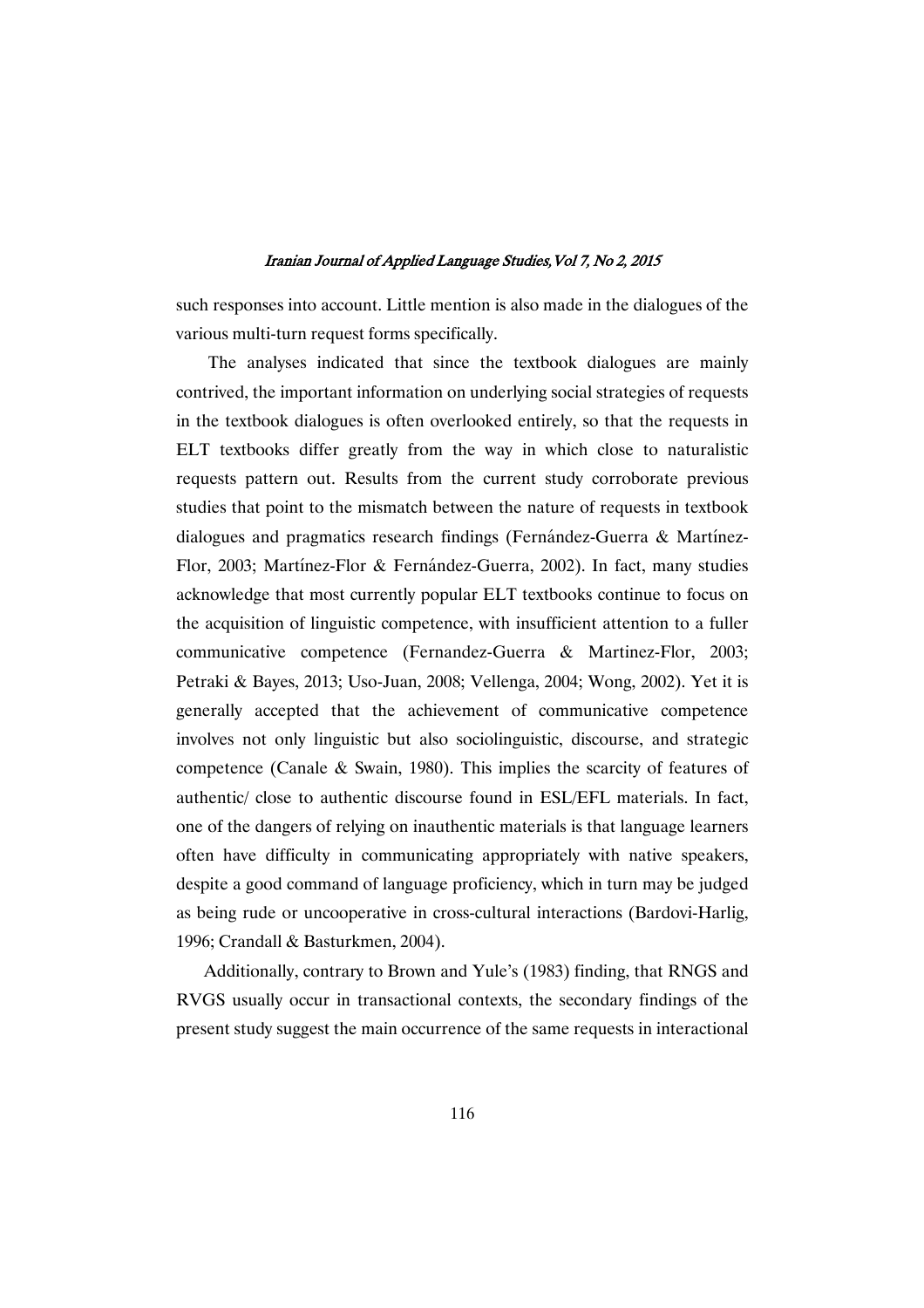contexts of the movies. This difference in the type of contexts leads to different functional realizations of the requests in the two findings.

There are certain limitations imposed on textbooks which in most cases lead to the inappropriate choice of certain types of request speech acts. Knowledge of such limitations and their effects on the artificial realization of the textbook contents will help teachers realize where there need to be further instructions or even to use request samples in audiovisual materials as an aid to instructions.

The present study, like many of its predecessors, is not without its limitations. The findings of this analysis are limited by the selection of the criteria drawn from the three discourse analytic theories. Another limitation is that only advanced-level textbooks were examined. Future research should consider examining the ways in which different levels of textbooks incorporate pragmatic information and authentic conversations. The third limitation is that the close to naturalistic language of the movies was used as the bases for evaluation of textbook language. In order to have a more reliable comparison, further research can be conducted on the comparison of textbook conversations with spontaneous conversations by native speakers. In addition, other investigations can focus not only on the written mode of language but also on comparative studies of other basic features of dialogues, such as repairs, turn-taking, adjacency pairs and the like.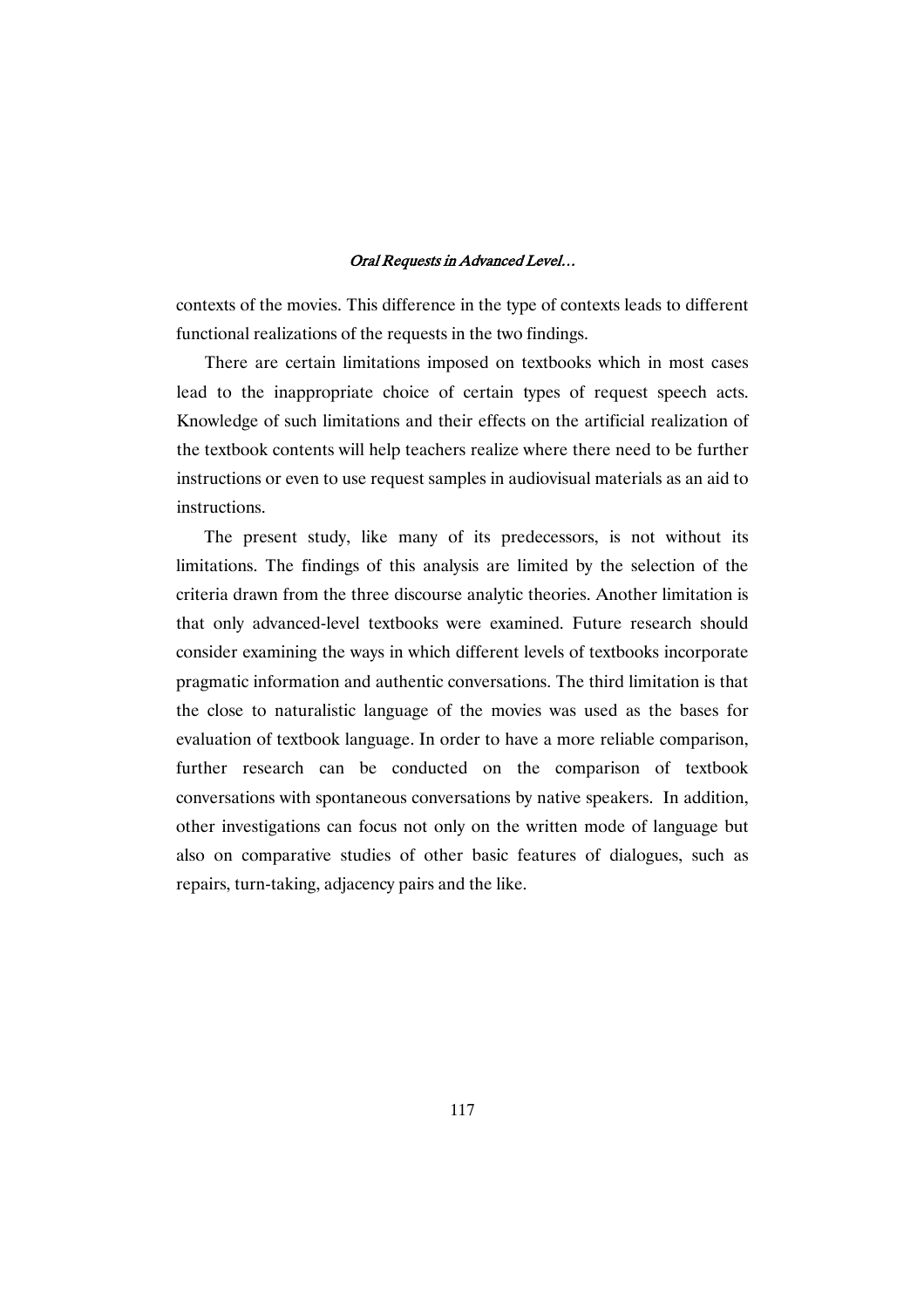## References

- Alcón-Soler, E., Safont-Jordà, M. P., & Martínez-Flor, A. (2005). Towards a typology of modifiers for the speech act of requesting: A socio-pragmatic approach. RAEL RevistaElectrónica de LingüísticaAplicada, 4, 1-35.
- Austin, J. L. (1962). How to do things with words. Oxford: Oxford University Press.
- Badiozzaman, N. (2010). The pragmatic analysis of dialogs in English textbooks and TV series. Unpublished master's thesis of TEFL, Islamic Azad University, Ahvaz, Iran.
- Banik, B. J. (1993). Applying triangulation in nursing research.Applied Nursing Research, <sup>6</sup>(1), 47-52.
- Bardovi-Harlig, K. (1996). Pragmatics and language teaching: Bringing pragmatics and pedagogy together. In L. F. Bouton (Ed.), Pragmatics and language learning (pp. 21–39). Urbana, IL: University of Illinois at Urbana-Champaign.
- Bardovi-Harlig, K., & Mahan-Taylor, R. (2003).Introduction to teaching pragmatics.English Teaching Forum, <sup>7</sup>, 37-39.
- Brown, P., & Levinson, S. (1987). Politeness: Some universals in language usage. Cambridge: Cambridge University Press.
- Brown, Y., & Yule, G. (1983). Discourse analysis. Cambidge: Cambridge University Press.
- Canale, M., & Swain, M. (1980). Theoretical bases of communicative approaches to second language teaching and testing. Applied Linguistics, <sup>1</sup>, 1-47.
- Crandall, E., & Basturkmen, H. (2004). Evaluating pragmatics-focused materials. English Language Teaching Journal, <sup>58</sup>(1), 38-49.
- Cunningham, S., Moor, P., & Comyns Carr, J. (2005). Cutting edge: Advanced student's book. London: Longman.
- Delen, B., &Tavil, Z. M. (2010). Evaluation of four coursebooks in terms of three speech acts: Requests, refusals and complaints. Procedia Social and Behavioral Sciences, <sup>9</sup>, 692–697.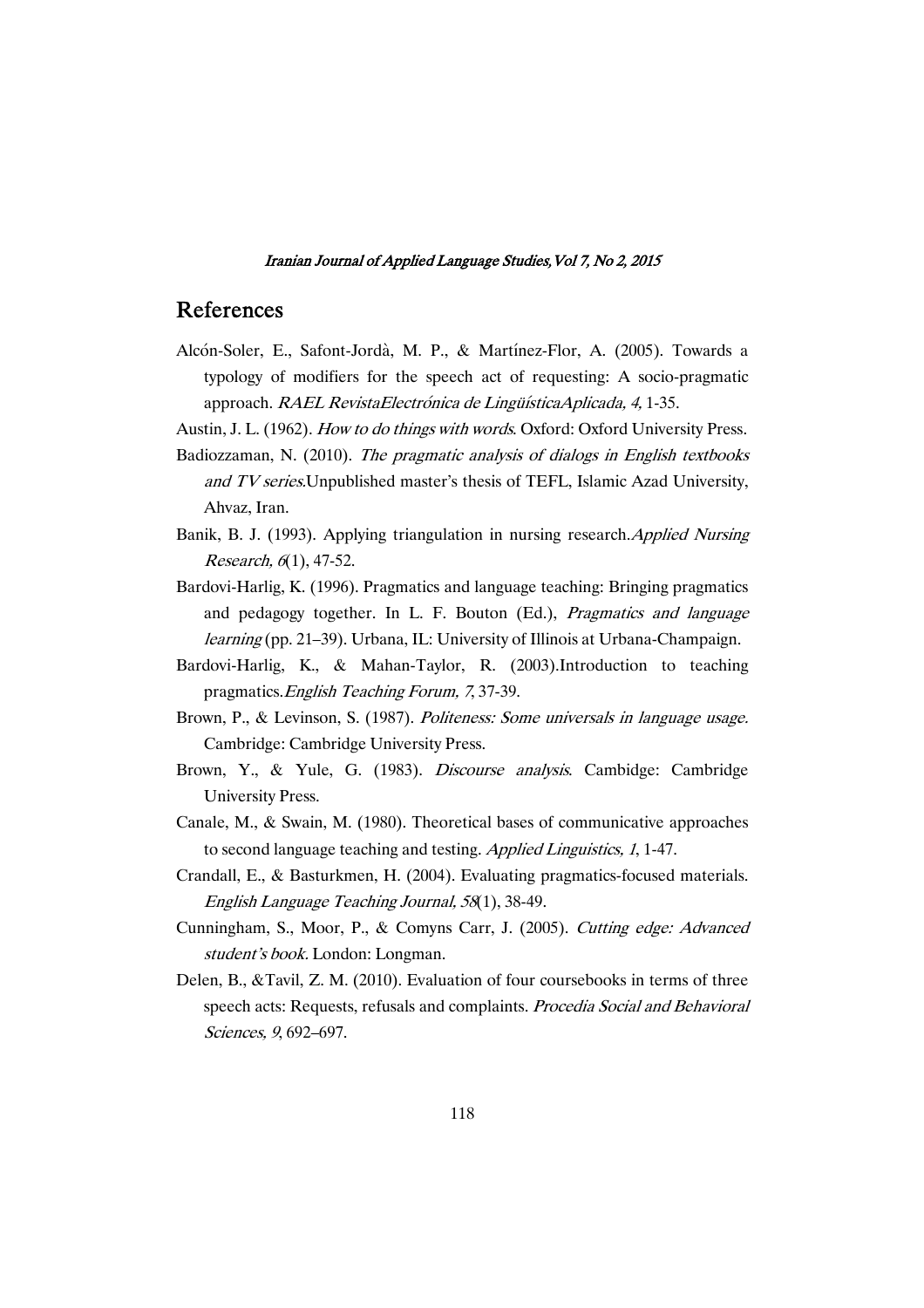- Fernandez Amaya, L. (2008). Teaching culture: Is it possible to avoid pragmatic failure? RevistaAlicantina de EstudiosIngleses, <sup>21</sup>, 11-24.
- Fernandez-Guerra, A., & Martinez-Flor, A. (2003). Requests in films and EFL textbooks: A comparison. ELIA, <sup>4</sup>, 17-34.
- Goodwin, C., & Heritage, J. (1990).Conversation analysis. Annual Review of Anthropology, <sup>19</sup>, 283-307.
- Grant, L., & Starks, D. (2001). Screening appropriate teaching materials: Closing from textbooks and television soap operas. Journal of International Review of Applied Linguistics in Language Teaching, <sup>39</sup>. (On-line). Retrieved from http://www.degruyter.de/journals/iral/2001/pdf/39\_39.pdf .
- Kim, M. S., Shin, H. C., & Cai, D. (1998). Cultural influences on the preferred forms of requesting and re-requesting. Communication Monographs, <sup>65</sup>, 47- 66.
- Liddicoat, A. (2007). An introduction to conversation analysis. London: Continuum.
- Martínez-Flor, A. (2008). Analysing request modification devices in films: Implications for pragmatic learning in instructed foreign language contexts. In E. Alcón-Soler, & M. P. Safont-Jordà (Eds.), Intercultural language use and language learning (pp. 245-280). Dordrech: Springer.
- Martínez-Flor, A., & Fernández-Guerra, A. (2002). Coursebooks and films in foreign language teaching: A pragmatic approach. Studies in English Language and Linguistics <sup>4</sup>, 181-206.
- Martínez-Flor, A., & Usó-Juan, E. (2006a). A comprehensive pedagogical framework to develop pragmatics in the foreign language classroom: The 6 Rs approach. Applied Language Learning, 16(2), 39-64.
- Martínez-Flor, A., &Usó-Juan, E. (2006b).Do EFL learners modify their requests when involved in spontaneous oral tasks?. Paper submitted for presentation at the XXIV AESLA Conference. Madrid: Universidad Nacional de Educación a Distancia (UNED).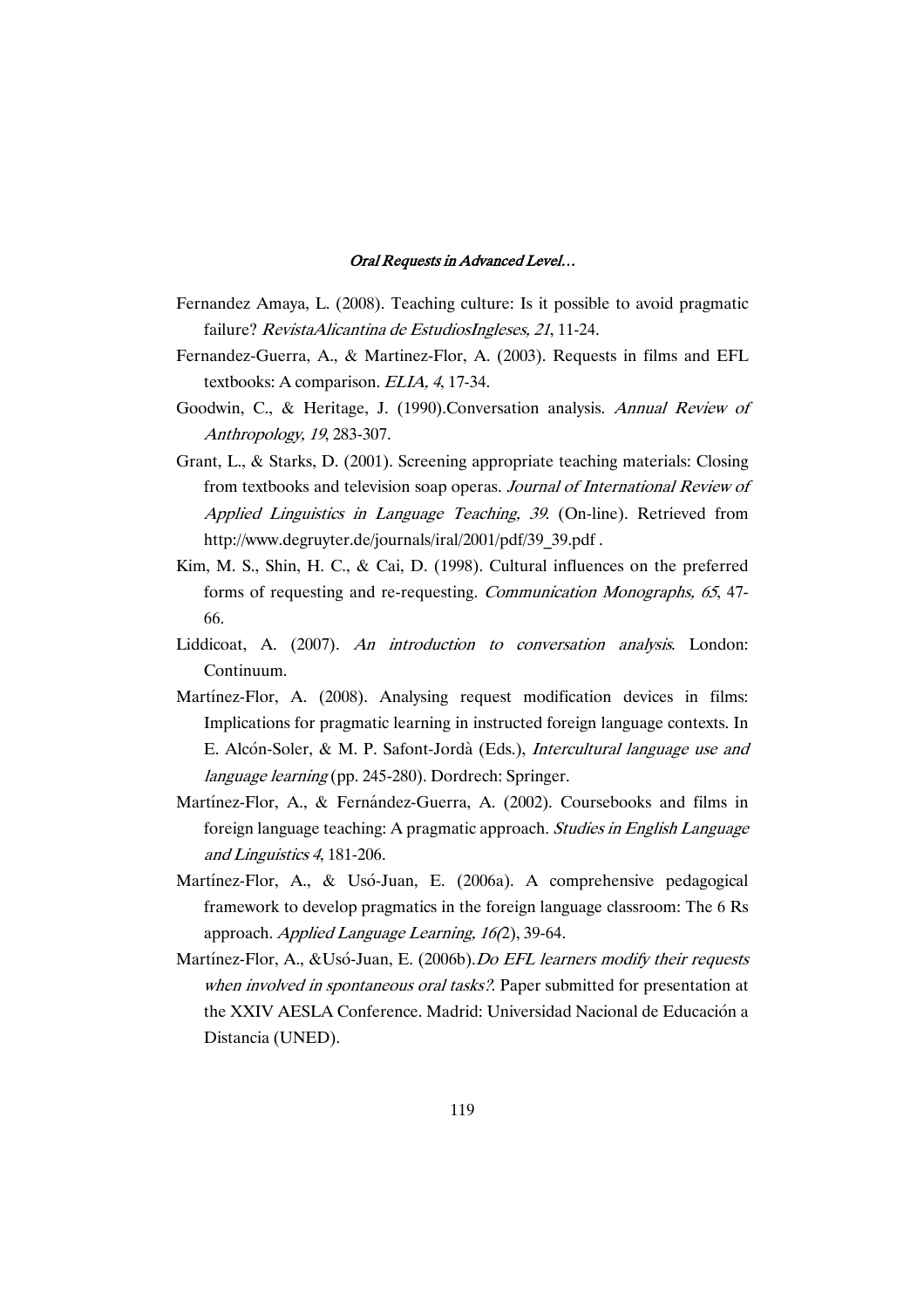- Nguyen, M. T. T. (2011). Learning to communicate in a globalized world: To what extent do school textbooks facilitate the development of intercultural pragmatic competence? RELC Journal, <sup>42</sup>, 17-30.
- Petraki, E., & Bayes, S. (2013). Teaching oral request: An evaluation of five English as a second language coursebooks. International Pragmatics Association, <sup>23</sup>(3), 499-517.
- Rose, K., & Kasper, G. (Eds.) (2001). Pragmatics in language teaching. Cambridge: Cambridge University Press.
- Salazar Campillo, P. (2008). Examining mitigation in requests: A focus on transcripts in ELT coursebooks. In E. Alcón-Soler, & M. P. Safont-Jordà (Eds.), Intercultural language use and language learning (pp. 207-222). Dordrech: Springer.
- Sheldon, L. (1988). Evaluating ELT textbooks and materials. *ELT Journal, 42*(2), 237-246.
- Tomlinson, B (ed.) (2008). English language learning materials: <sup>A</sup> critical review. London: Continuum.
- Trosborg, A. (1995). Interlanguage pragmatics: Requests, complaints and apologies. Berlin: Mouton de Gruyter.
- Usó-Juan, E. (2008). The presentation and practice of the communicative act of requesting in textbooks: Focusing on modifiers. In E. Alcón-Soler, & M. P. Safont-Jordà (Eds.), Intercultural language use and language learning (pp. 223-243). Dordrech: Springer.
- Vellenga, H. (2004). Learning pragmatics from ESL and EFL textbooks: How likely? TESL Electronic Journal (On-Line), 8(2). Retrieved from http://teslej.org/ej30/a3.html.
- Wallwork, A. (2005). Discussions a-z. Cambridge: Cambridge University Press.
- Wong, J. (2002). Applying conversation analysis in applied linguistics: Evaluating dialogue in English as a second language textbooks. International Review of Applied Linguistics in Language Teaching, <sup>40</sup>, 37-60.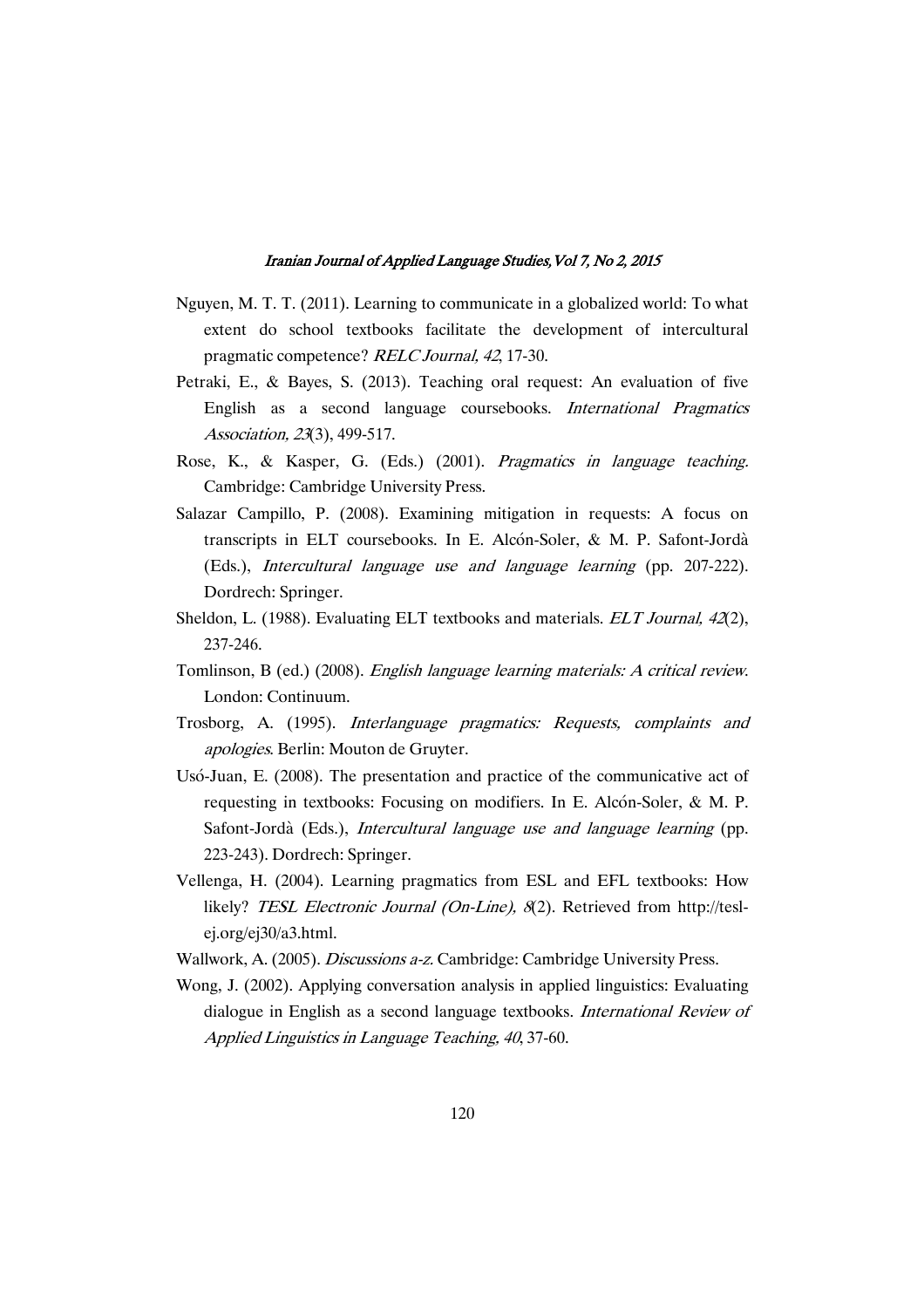### Movies and Textbooks Used in the Study

- Abrams, J. J., & Burk, B. (Producer), & Michell, R. (Director). (2010). Morning Glory [Motion picture]. United States: Bad Robot Productions.
- Bevan, T., Fellner, E., & Webster, P. (Producer), & Wright, J. (Director).(2005). Pride & Prejudice [Motion picture].United Kingdom & Ireland: Focus Features & Universal Pictures.
- Di Novi, D., & McCormick, K. (Producer), & Hicks, S. (Director). (2012). The Lucky One [Motion picture]. United States: Warner Bros. Pictures & Roadshow Entertainment.
- Emmett, R., Wahlberg, M., Levinson, S., Milchan, A., Schwarzman, T., Hughes, A., Chase, R., & Andersen, B. (Producer), & Hughes, A. (Director).(2013). Broken City [Motion picture]. United States: Emmett/Furla Films &Regency Enterprises.
- Furst, S., Goldman, S., Johnson, M., Pacheco, C., & Tropper, M. (Producer), & Cassavetes, N. (Director). (2009). My Sister's Keeper [Motion picture]. United States: New Line Cinema.
- Haines, S. (2008). Landmark: Advanced Student's Book. Oxford: Oxford University Press.
- Lee, R., Davison, D., Yeung, I., & Mallhi., S. (Producer), & Christiansen, C. E. (Director). (2011). The Roommate [Motion picture]. United States: Screen Gems.
- Miller, W. M., & Houten, A. (Producer), & Wilson, G. M. (Director).(2007). The Girl Next Door [Motion picture]. United States: Starz Home Entertainment.
- Oxenden, C., & Latham-Koenig, C. (2014).New English file: Advanced student's book. Oxford: Oxford University Press.
- Oxenden, C., Latham-Koenig, C., & Hudson, J. (2014). New English file: Advanced work's book. Oxford: Oxford University Press.
- Silver, J., Heineman, A., Richards, S., & Rona, A. (Producer), & Collet-Serra, J. (Director). (2014). Non-Stop [Motion picture]. France & United States: Universal Pictures.